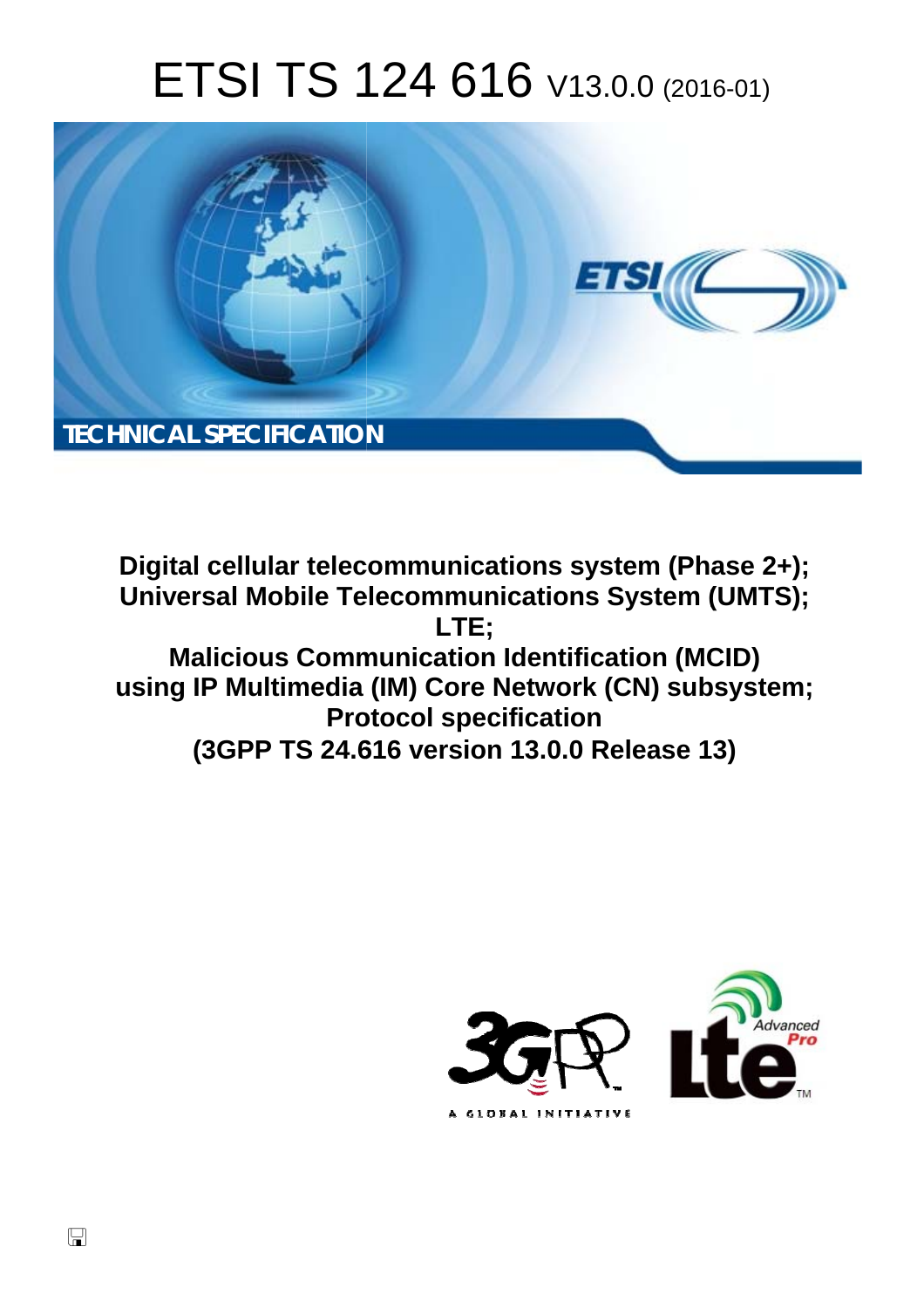Reference RTS/TSGC-0124616vd00

> Keywords GSM,LTE,UMTS

#### *ETSI*

#### 650 Route des Lucioles F-06921 Sophia Antipolis Cedex - FRANCE

Tel.: +33 4 92 94 42 00 Fax: +33 4 93 65 47 16

Siret N° 348 623 562 00017 - NAF 742 C Association à but non lucratif enregistrée à la Sous-Préfecture de Grasse (06) N° 7803/88

#### *Important notice*

The present document can be downloaded from: <http://www.etsi.org/standards-search>

The present document may be made available in electronic versions and/or in print. The content of any electronic and/or print versions of the present document shall not be modified without the prior written authorization of ETSI. In case of any existing or perceived difference in contents between such versions and/or in print, the only prevailing document is the print of the Portable Document Format (PDF) version kept on a specific network drive within ETSI Secretariat.

Users of the present document should be aware that the document may be subject to revision or change of status. Information on the current status of this and other ETSI documents is available at <http://portal.etsi.org/tb/status/status.asp>

If you find errors in the present document, please send your comment to one of the following services: <https://portal.etsi.org/People/CommiteeSupportStaff.aspx>

#### *Copyright Notification*

No part may be reproduced or utilized in any form or by any means, electronic or mechanical, including photocopying and microfilm except as authorized by written permission of ETSI.

The content of the PDF version shall not be modified without the written authorization of ETSI. The copyright and the foregoing restriction extend to reproduction in all media.

> © European Telecommunications Standards Institute 2016. All rights reserved.

**DECT**TM, **PLUGTESTS**TM, **UMTS**TM and the ETSI logo are Trade Marks of ETSI registered for the benefit of its Members. **3GPP**TM and **LTE**™ are Trade Marks of ETSI registered for the benefit of its Members and of the 3GPP Organizational Partners.

**GSM**® and the GSM logo are Trade Marks registered and owned by the GSM Association.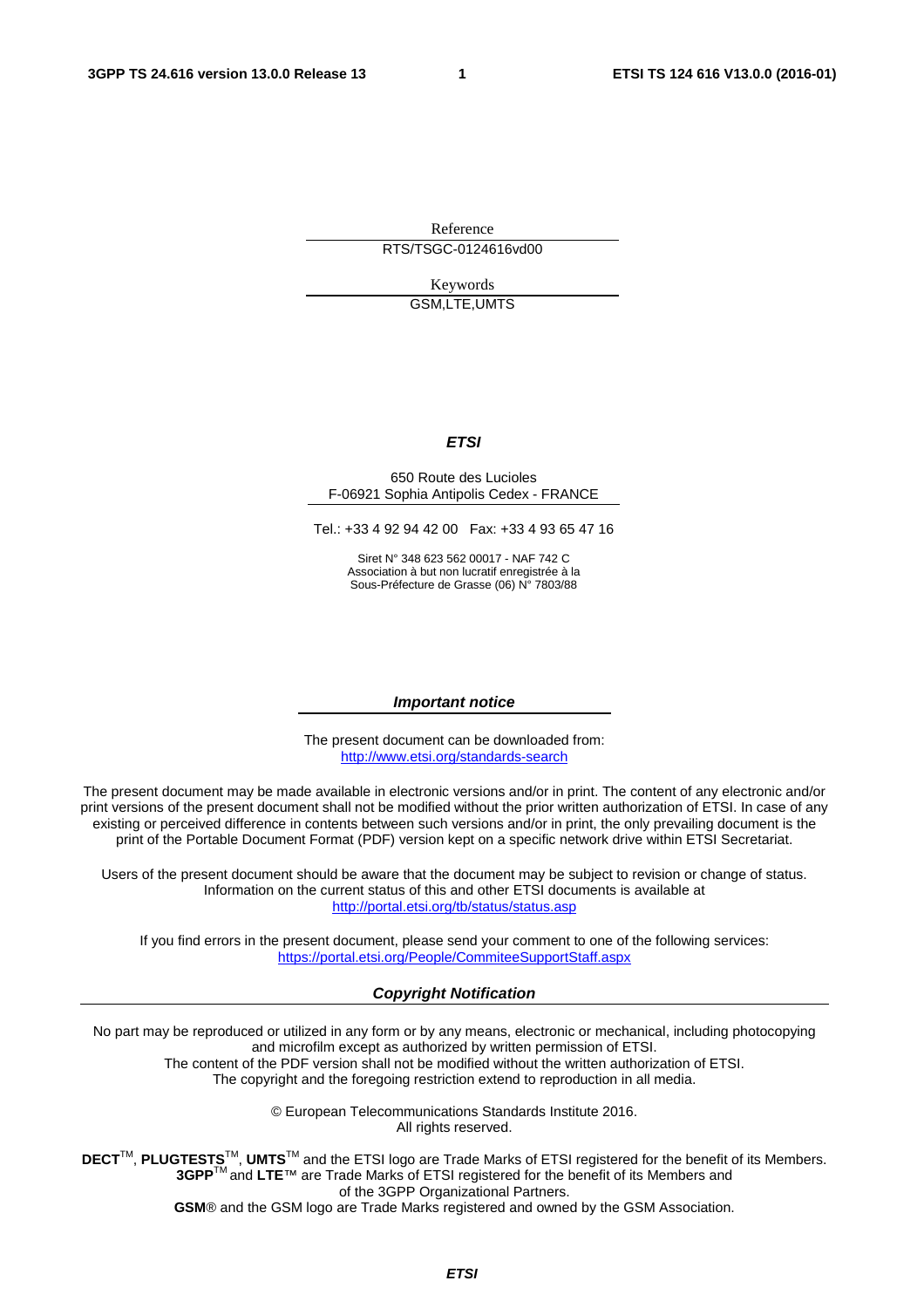# Intellectual Property Rights

IPRs essential or potentially essential to the present document may have been declared to ETSI. The information pertaining to these essential IPRs, if any, is publicly available for **ETSI members and non-members**, and can be found in ETSI SR 000 314: *"Intellectual Property Rights (IPRs); Essential, or potentially Essential, IPRs notified to ETSI in respect of ETSI standards"*, which is available from the ETSI Secretariat. Latest updates are available on the ETSI Web server [\(https://ipr.etsi.org/](https://ipr.etsi.org/)).

Pursuant to the ETSI IPR Policy, no investigation, including IPR searches, has been carried out by ETSI. No guarantee can be given as to the existence of other IPRs not referenced in ETSI SR 000 314 (or the updates on the ETSI Web server) which are, or may be, or may become, essential to the present document.

# Foreword

This Technical Specification (TS) has been produced by ETSI 3rd Generation Partnership Project (3GPP).

The present document may refer to technical specifications or reports using their 3GPP identities, UMTS identities or GSM identities. These should be interpreted as being references to the corresponding ETSI deliverables.

The cross reference between GSM, UMTS, 3GPP and ETSI identities can be found under [http://webapp.etsi.org/key/queryform.as](http://webapp.etsi.org/key/queryform.asp)p.

# Modal verbs terminology

In the present document "**shall**", "**shall not**", "**should**", "**should not**", "**may**", "**need not**", "**will**", "**will not**", "**can**" and "**cannot**" are to be interpreted as described in clause 3.2 of the [ETSI Drafting Rules](http://portal.etsi.org/Help/editHelp!/Howtostart/ETSIDraftingRules.aspx) (Verbal forms for the expression of provisions).

"**must**" and "**must not**" are **NOT** allowed in ETSI deliverables except when used in direct citation.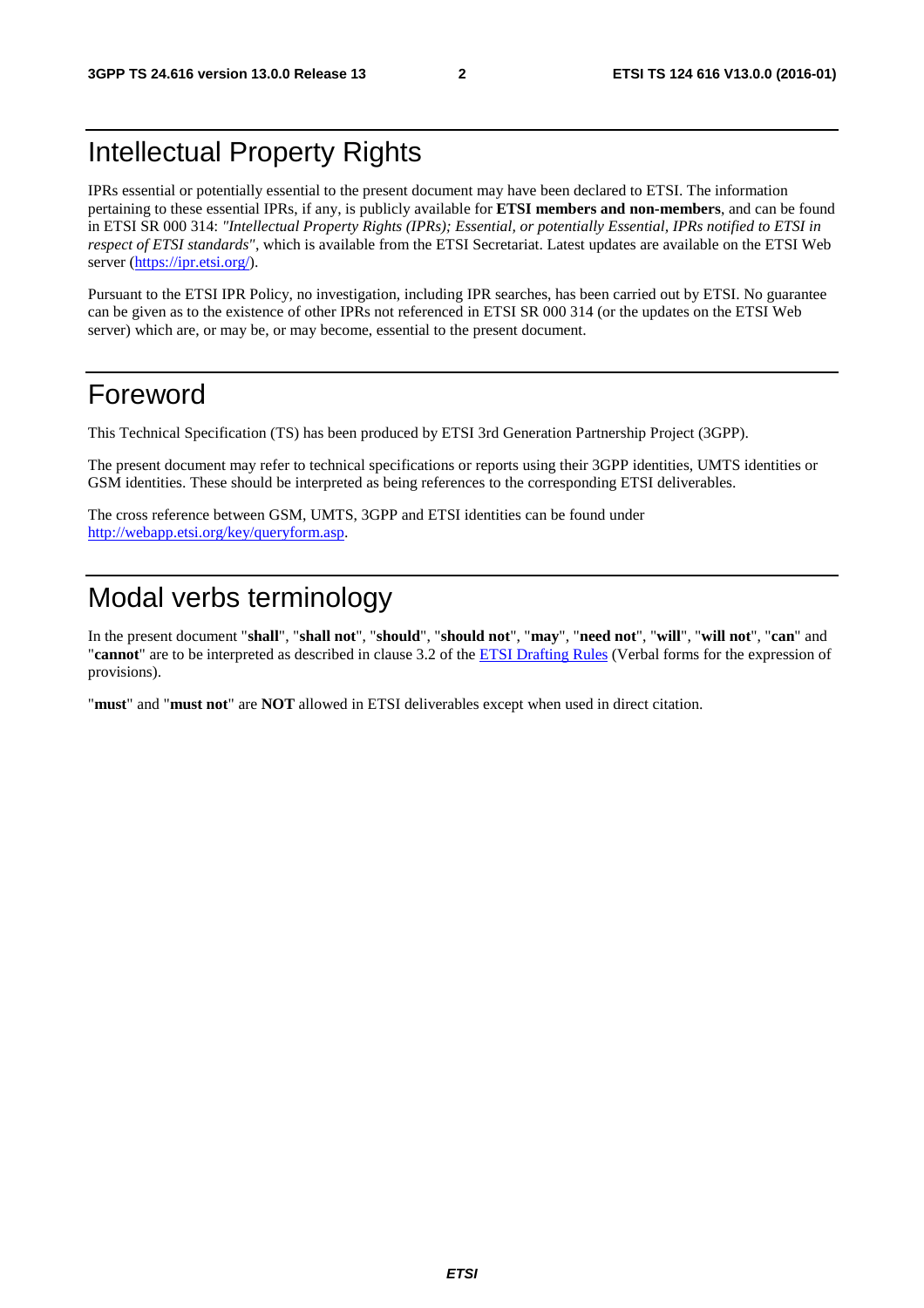$\mathbf{3}$ 

# Contents

| 1              |                                                                                 |  |  |  |
|----------------|---------------------------------------------------------------------------------|--|--|--|
| 2              |                                                                                 |  |  |  |
| 3              |                                                                                 |  |  |  |
| 3.1<br>3.2     |                                                                                 |  |  |  |
|                |                                                                                 |  |  |  |
| $\overline{4}$ |                                                                                 |  |  |  |
| 4.1            |                                                                                 |  |  |  |
| 4.2            |                                                                                 |  |  |  |
| 4.2.1          |                                                                                 |  |  |  |
| 4.3            |                                                                                 |  |  |  |
| 4.3.1          |                                                                                 |  |  |  |
| 4.3.2          |                                                                                 |  |  |  |
| 4.3.3<br>4.3.4 |                                                                                 |  |  |  |
| 4.4            |                                                                                 |  |  |  |
| 4.5            |                                                                                 |  |  |  |
| 4.5.1          |                                                                                 |  |  |  |
| 4.5.2          |                                                                                 |  |  |  |
| 4.5.2.1        |                                                                                 |  |  |  |
| 4.5.2.2        |                                                                                 |  |  |  |
| 4.5.2.3        |                                                                                 |  |  |  |
| 4.5.2.4        |                                                                                 |  |  |  |
| 4.5.2.5        |                                                                                 |  |  |  |
| 4.5.2.5.0      |                                                                                 |  |  |  |
| 4.5.2.5.1      |                                                                                 |  |  |  |
| 4.5.2.6        |                                                                                 |  |  |  |
| 4.5.2.7        |                                                                                 |  |  |  |
| 4.5.2.8        |                                                                                 |  |  |  |
| 4.5.2.9        |                                                                                 |  |  |  |
| 4.5.2.10       |                                                                                 |  |  |  |
| 4.5.2.11       |                                                                                 |  |  |  |
| 4.5.2.12       |                                                                                 |  |  |  |
| 4.5.2.12.0     |                                                                                 |  |  |  |
| 4.5.2.12.1     |                                                                                 |  |  |  |
| 4.6            |                                                                                 |  |  |  |
| 4.6.1          |                                                                                 |  |  |  |
| 4.6.2<br>4.6.3 |                                                                                 |  |  |  |
| 4.6.4          |                                                                                 |  |  |  |
| 4.6.5          |                                                                                 |  |  |  |
| 4.6.6          |                                                                                 |  |  |  |
| 4.6.7          |                                                                                 |  |  |  |
| 4.6.7.1        |                                                                                 |  |  |  |
| 4.6.7.2        |                                                                                 |  |  |  |
| 4.6.7.3        |                                                                                 |  |  |  |
| 4.6.7.4        |                                                                                 |  |  |  |
| 4.6.7.5        |                                                                                 |  |  |  |
| 4.6.8          |                                                                                 |  |  |  |
| 4.6.9          | Anonymous Communication Rejection and Communication session Barring (ACR/CB) 13 |  |  |  |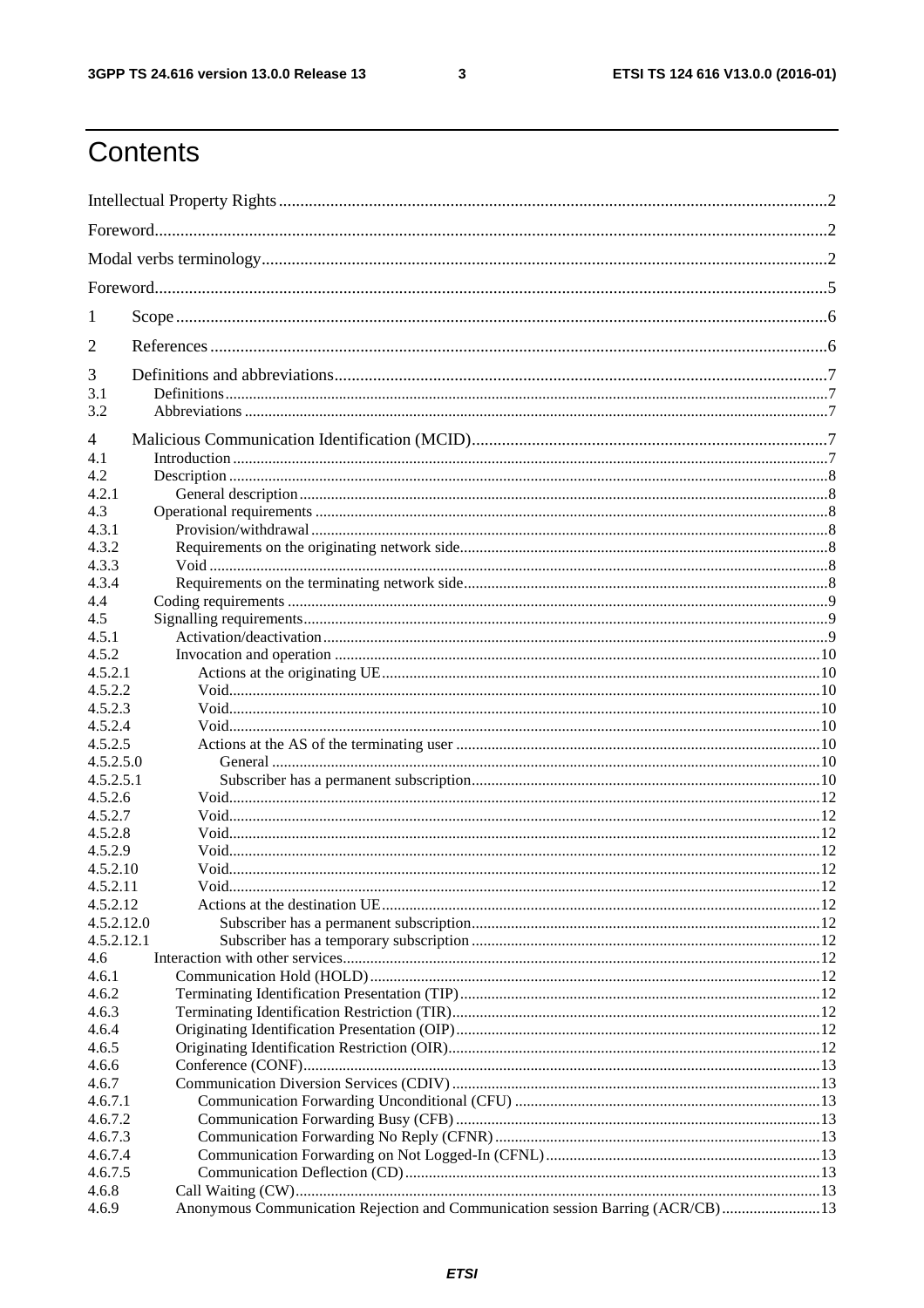$\overline{\mathbf{4}}$ 

| 4.6.10   |                               |  |
|----------|-------------------------------|--|
| 4.7      |                               |  |
| 4.7.1    |                               |  |
| 4.7.2    |                               |  |
| 4.7.3    |                               |  |
| 4.8      |                               |  |
|          |                               |  |
| A.1      |                               |  |
| A.2      |                               |  |
| A.3      |                               |  |
|          | <b>Annex B</b> (informative): |  |
| B.1      |                               |  |
| B.2      |                               |  |
| Annex C: |                               |  |
|          | <b>Annex D</b> (informative): |  |
|          | <b>Annex E</b> (informative): |  |
|          |                               |  |
|          |                               |  |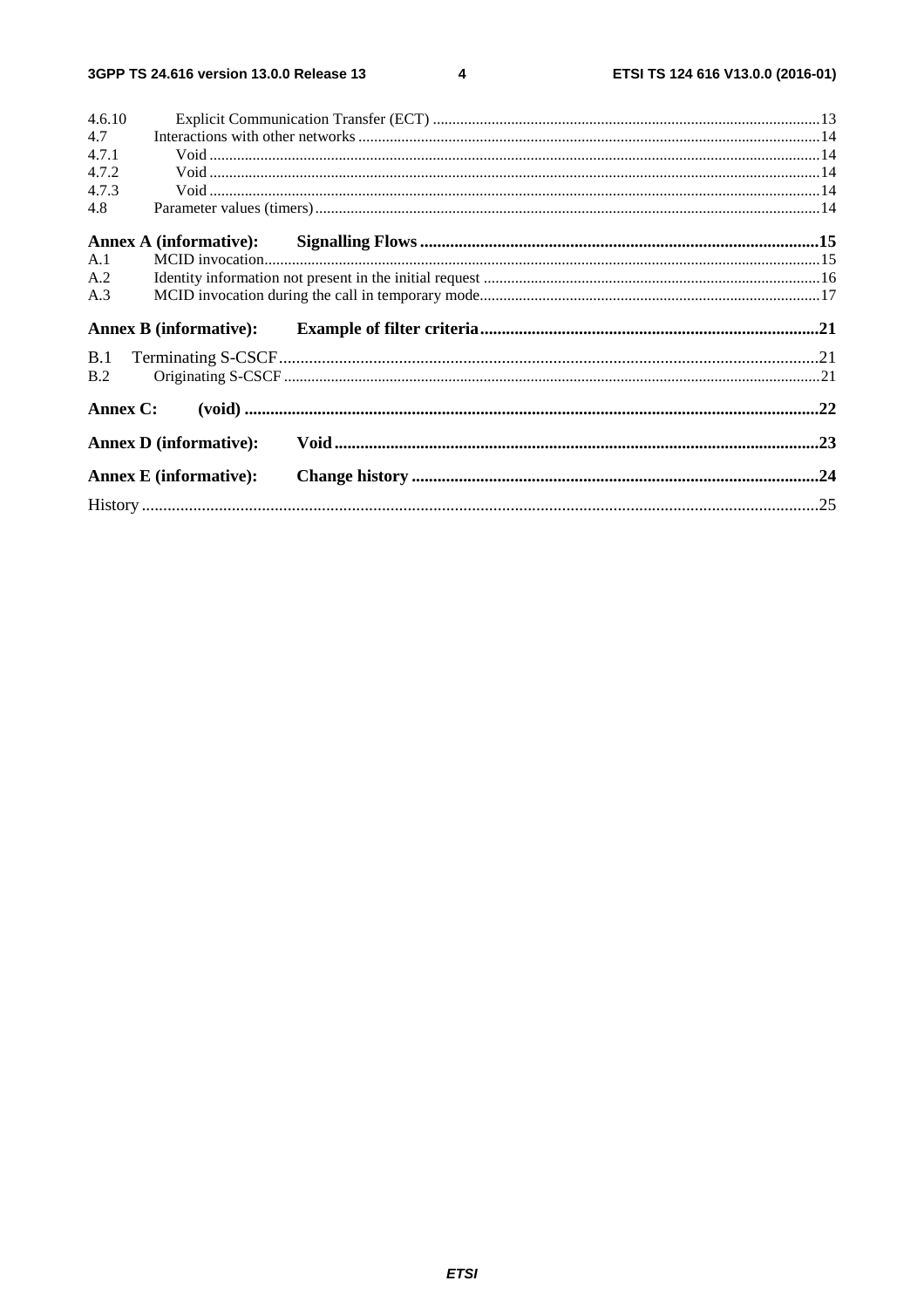# Foreword

This Technical Specification (TS) was been produced by ETSI Technical Committee Telecommunications and Internet converged Services and Protocols for Advanced Networking (TISPAN) and originally published as ETSI TS 183 016 [12]. It was transferred to the 3<sup>rd</sup> Generation Partnership Project (3GPP) in December 2007.

The contents of the present document are subject to continuing work within the TSG and may change following formal TSG approval. Should the TSG modify the contents of the present document, it will be re-released by the TSG with an identifying change of release date and an increase in version number as follows:

Version x.y.z

where:

- x the first digit:
	- 1 presented to TSG for information;
	- 2 presented to TSG for approval;
	- 3 or greater indicates TSG approved document under change control.
- y the second digit is incremented for all changes of substance, i.e. technical enhancements, corrections, updates, etc.
- z the third digit is incremented when editorial only changes have been incorporated in the document.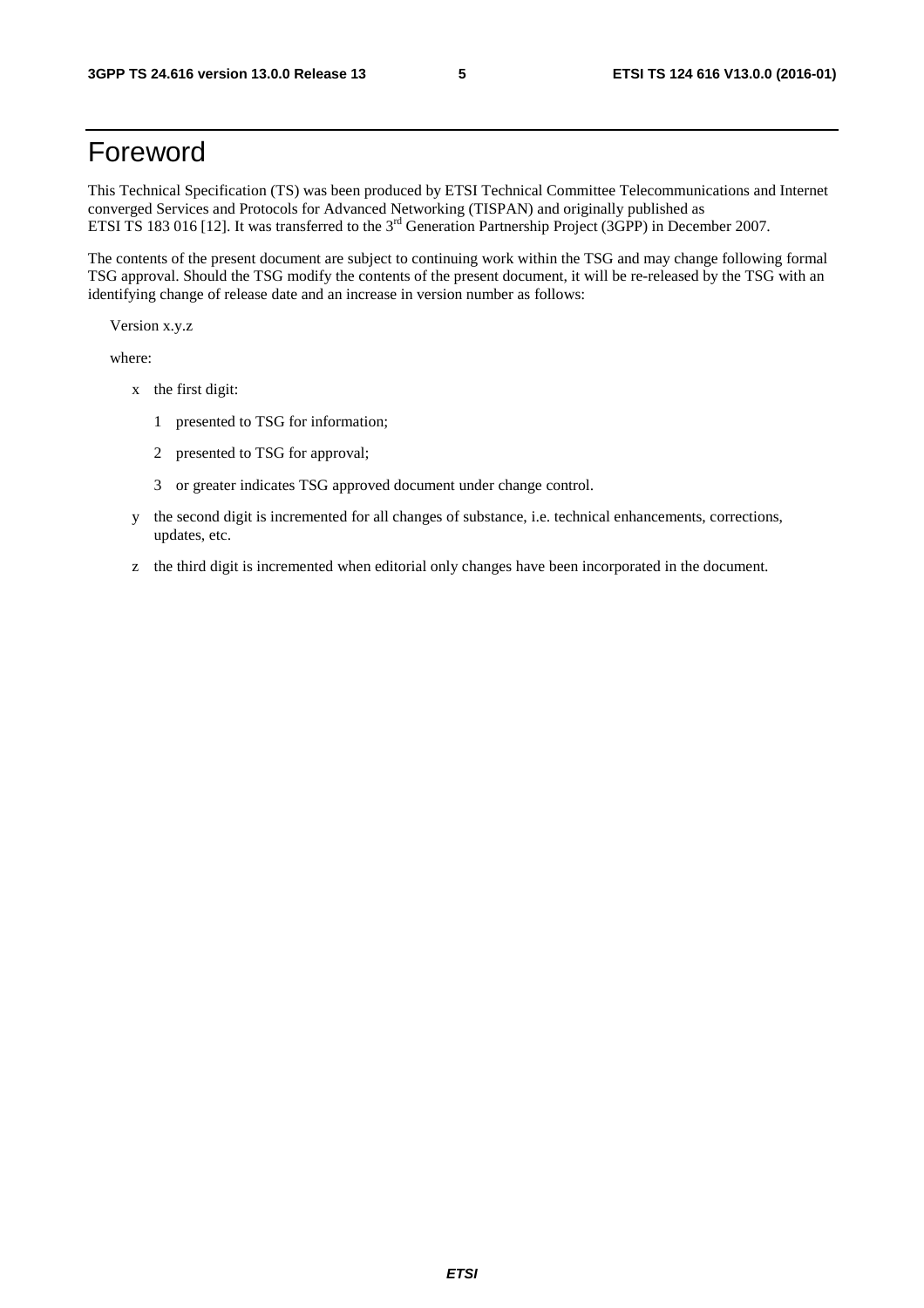# 1 Scope

The present document specifies the stage three Protocol Description of the Malicious Call Communication Identification (MCID) service based on the stage one and two of ISDN Malicious Call Identification supplementary service. It provides the protocol details in the IP Multimedia (IM) Core Network (CN) subsystem based on the Session Initiation Protocol (SIP) and the Session Description Protocol (SDP). The MCID service will store session related information independent of the service requested.

The present document is applicable to User Equipment (UE) and Application Servers (AS) which are intended to support the MCID supplementary service.

# 2 References

The following documents contain provisions which, through reference in this text, constitute provisions of the present document.

- References are either specific (identified by date of publication, edition number, version number, etc.) or non-specific.
- For a specific reference, subsequent revisions do not apply.
- For a non-specific reference, the latest version applies. In the case of a reference to a 3GPP document (including a GSM document), a non-specific reference implicitly refers to the latest version of that document *in the same Release as the present document*.

| $[1]$  | 3GPP TS 22.173: " IP Multimedia Core Network Subsystem (IMS) Multimedia Telephony Service<br>and supplementary services, Stage 1".                                                                                                       |
|--------|------------------------------------------------------------------------------------------------------------------------------------------------------------------------------------------------------------------------------------------|
| $[2]$  | 3GPP TS 24.229: "Internet Protocol (IP) multimedia call control protocol based on Session<br>Initiation Protocol (SIP) and Session Description Protocol (SDP); Stage 3".                                                                 |
| $[3]$  | Void.                                                                                                                                                                                                                                    |
| $[4]$  | ETSI TS 181 006: "Telecommunications and Internet converged Services and Protocols for<br>Advanced Networking (TISPAN); Direct Communication Service in NGN; Service Description<br>[Endorsement of OMA-ERELD-PoC-V1] NGN DC stage 1".   |
| $[5]$  | Void.                                                                                                                                                                                                                                    |
| [6]    | Void.                                                                                                                                                                                                                                    |
| $[7]$  | Void.                                                                                                                                                                                                                                    |
| [8]    | Void.                                                                                                                                                                                                                                    |
| $[9]$  | 3GPP TS 29.228: "IP Multimedia (IM) Subsystem Cx and Dx Interfaces; Signalling flows and<br>message contents".                                                                                                                           |
| $[10]$ | IETF RFC 3966: "The tel URI for Telephone Numbers".                                                                                                                                                                                      |
| $[11]$ | IETF RFC 3986: "Uniform Resource Identifier (URI): Generic Syntax".                                                                                                                                                                      |
| $[12]$ | ETSI TS 183 016 V2.5.0: "Telecommunications and Internet converged Services and Protocols for<br>Advanced Networking (TISPAN); PSTN/ISDN simulation services; Malicious Communication<br>Identification (MCID); Protocol specification". |
| $[13]$ | ETSI TR 180 000: "Telecommunications and Internet converged Services and Protocols for<br>Advanced Networking (TISPAN); NGN Terminology".                                                                                                |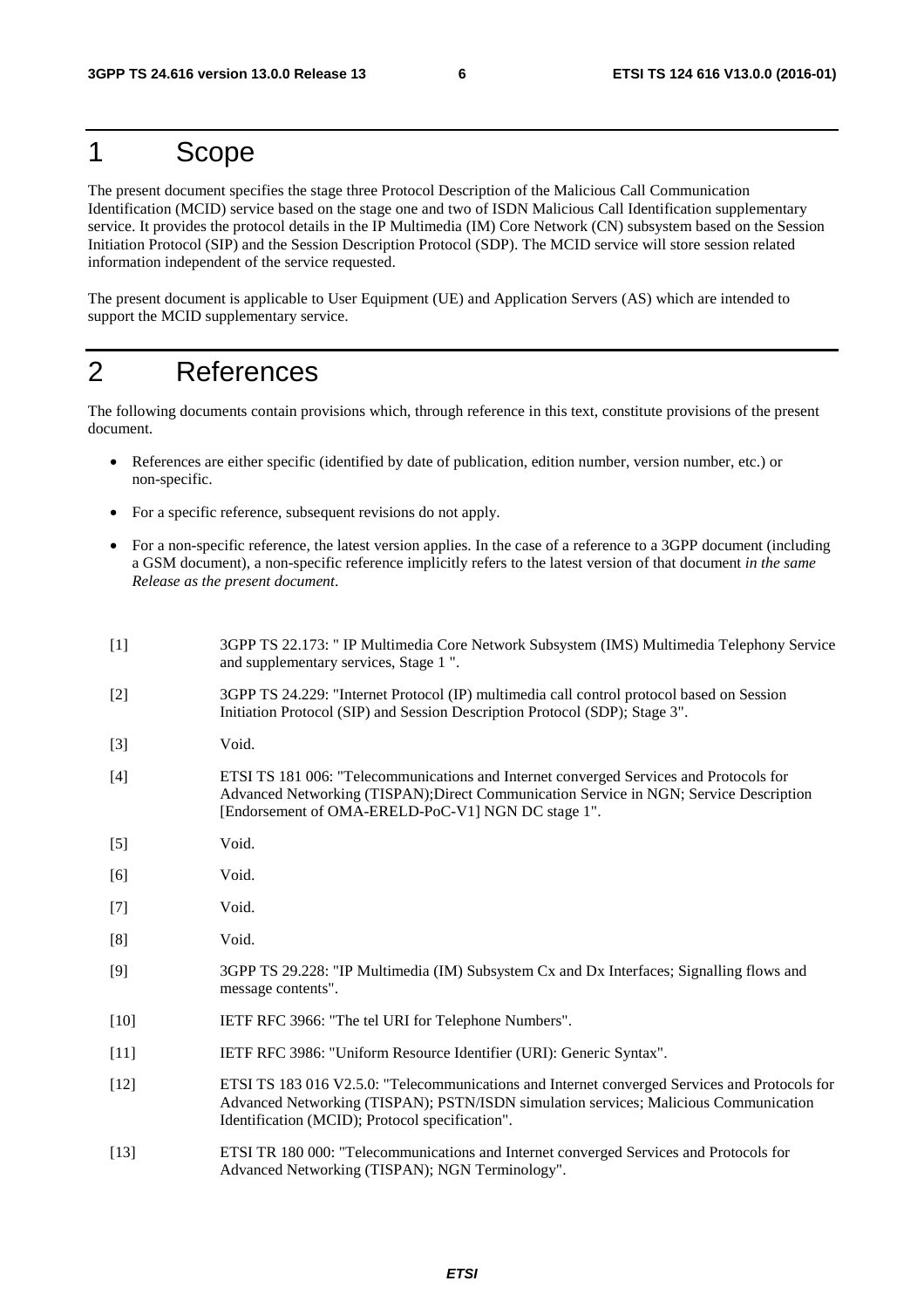# 3 Definitions and abbreviations

# 3.1 Definitions

For the purposes of the present document, the terms and definitions given in 3GPP TS 22.173 [1], ETSI TS 181 006 [4], ETSI TR 180 000 [13] and the following apply:

**communication information:** information collected and registered by the MCID service

**identity information:** includes all the information (IETF RFC 3966 [10] and IETF RFC 3986 [11]) identifying a user, including trusted (network generated) and/or untrusted (user generated) identities

**trusted identity:** network generated user address information

**untrusted identity:** user generated user address information

### 3.2 Abbreviations

For the purposes of the present document, the following abbreviations apply:

| <b>ACR</b>    | Anonymous Communication Rejection              |
|---------------|------------------------------------------------|
| AS            | <b>Application Server</b>                      |
| CB            | <b>Communication session Barring</b>           |
| <b>CD</b>     | <b>Communication Deflection</b>                |
| <b>CDIV</b>   | <b>Communication DIVersion Services</b>        |
| <b>CFB</b>    | <b>Communication Forwarding Busy</b>           |
| <b>CFNL</b>   | Communication Forwarding on Not Logged-in      |
| <b>CFNR</b>   | Communication Forwarding No Reply              |
| CFU           | <b>Communication Forwarding Unconditional</b>  |
| <b>CONF</b>   | Conference                                     |
| CW            | Call Waiting                                   |
| <b>ECT</b>    | <b>Explicit Communication Transfer</b>         |
| <b>HOLD</b>   | communication Hold                             |
| <b>IM</b>     | IP Multimedia                                  |
| <b>IMS</b>    | IP Multimedia Subsystem                        |
| <b>IP</b>     | <b>Internet Protocol</b>                       |
| <b>ISDN</b>   | <b>Integrated Service Digital Network</b>      |
| <b>MCID</b>   | Malicious Call Identification                  |
| <b>MGCF</b>   | Media Gateway Control Function                 |
| OIP           | Originating Identification Presentation        |
| <b>OIR</b>    | Originating Identification Restriction         |
| <b>PSTN</b>   | Public Switched Telephone Network              |
| <b>S-CSCF</b> | Service - Call Session Control Function        |
| <b>SDP</b>    | <b>Session Description Protocol</b>            |
| <b>SIP</b>    | <b>Session Initiation Protocol</b>             |
| <b>TIP</b>    | <b>Terminating Identification Presentation</b> |
| <b>TIR</b>    | <b>Terminating Identification Restriction</b>  |
| UE            | User Equipment                                 |
| URI           | <b>Uniform Resource Identifier</b>             |

# 4 Malicious Communication Identification (MCID)

### 4.1 Introduction

The MCID service will store session related information of incoming communications independent of the service requested. The following communication information shall be registered: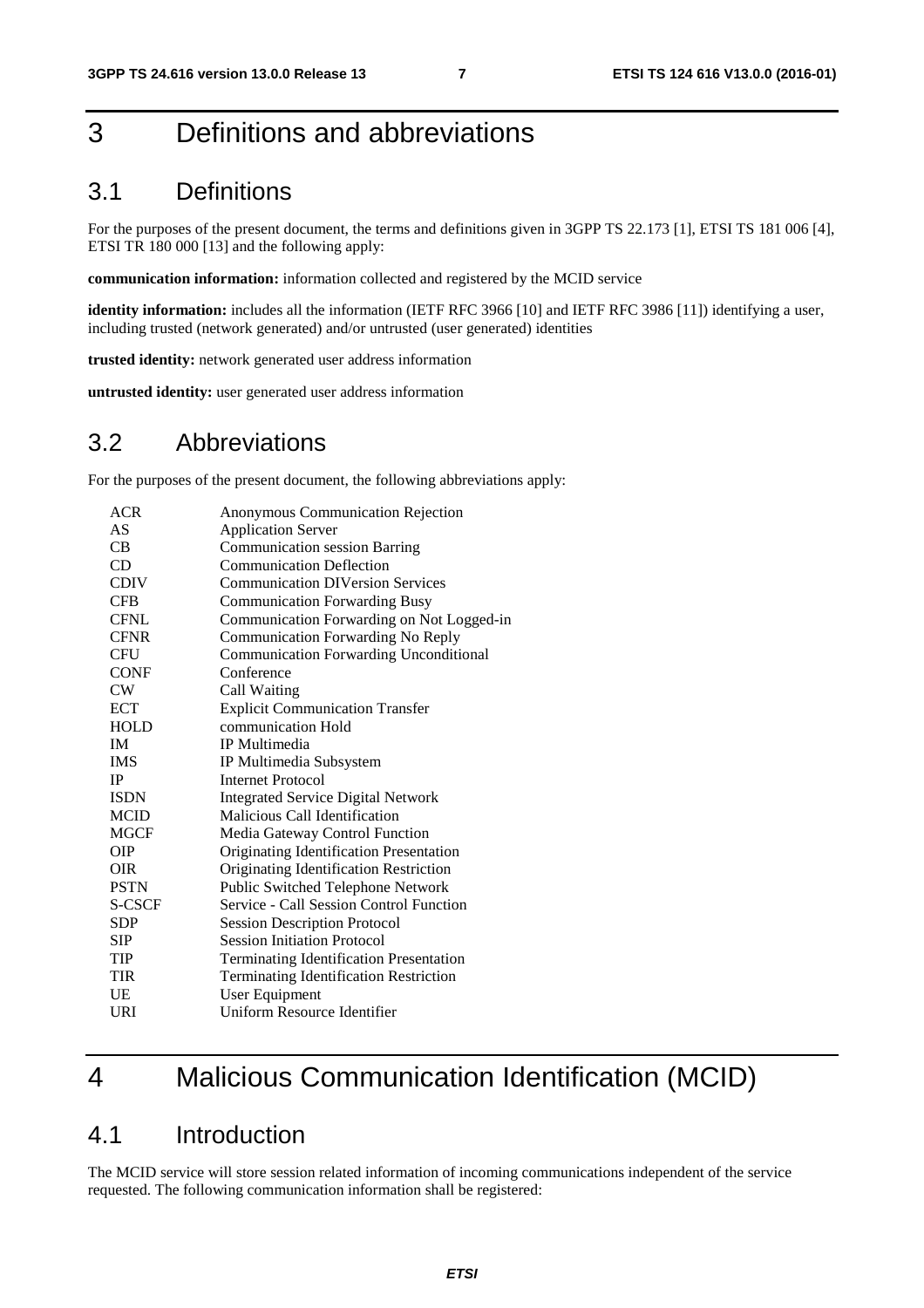- Destination Party Identity Information;
- originating Party Identity Information; and
- local time and date of the invocation in the network serving the called user.

The communication information shall not be available to the terminal equipment under the control of the called user nor the originating user. The communication information shall be stored at a location(s) under the control of the network operator. In order for the MCID service to operate when two networks are involved both networks need to be within the same trust domain for identity information transfer.

A network subscription option can be provided which allows automatic invocation of MCID service on communications to the served user which are not answered.

NOTE: The purpose of this option is to allow for registration of communications that ring for a short time only.

A user subscription option can be provided where the MCID service can either be invoked during the active phase of the communication, or for a limited period after the communication has ceased.

# 4.2 Description

### 4.2.1 General description

The Malicious Communication Identification (MCID) service allows the service provider to trace the identity information of the source of an incoming communication on request of the destination user.

# 4.3 Operational requirements

### 4.3.1 Provision/withdrawal

This service shall be provided and withdrawn after pre-arrangement with the service provider, in accordance with national legal requirements.

This service has two modes: permanent mode and temporary mode. In permanent mode the MCID service is invoked for all incoming communications, and in temporary mode the MCID service is invoked only for the incoming communications declared by the served user.

As a network option, the MCID service can be offered with several subscription options. A network providing the MCID service shall support permanent mode at a minimum. Subscription options are summarized in table 4.3.1.1.

| Table 4.3.1.1: Subscription options for MCID services |       |  |
|-------------------------------------------------------|-------|--|
| <b>Subscription options</b>                           | Value |  |

| <b>OUDSUIDIUUI ODIIOIS</b> | value                 |
|----------------------------|-----------------------|
| Mode                       | <b>Permanent Mode</b> |
|                            | Mode<br>, emporarv    |

### 4.3.2 Requirements on the originating network side

No specific requirements are needed in the originating network.

#### 4.3.3 Void

Void.

### 4.3.4 Requirements on the terminating network side

No specific requirements are needed in the terminating network.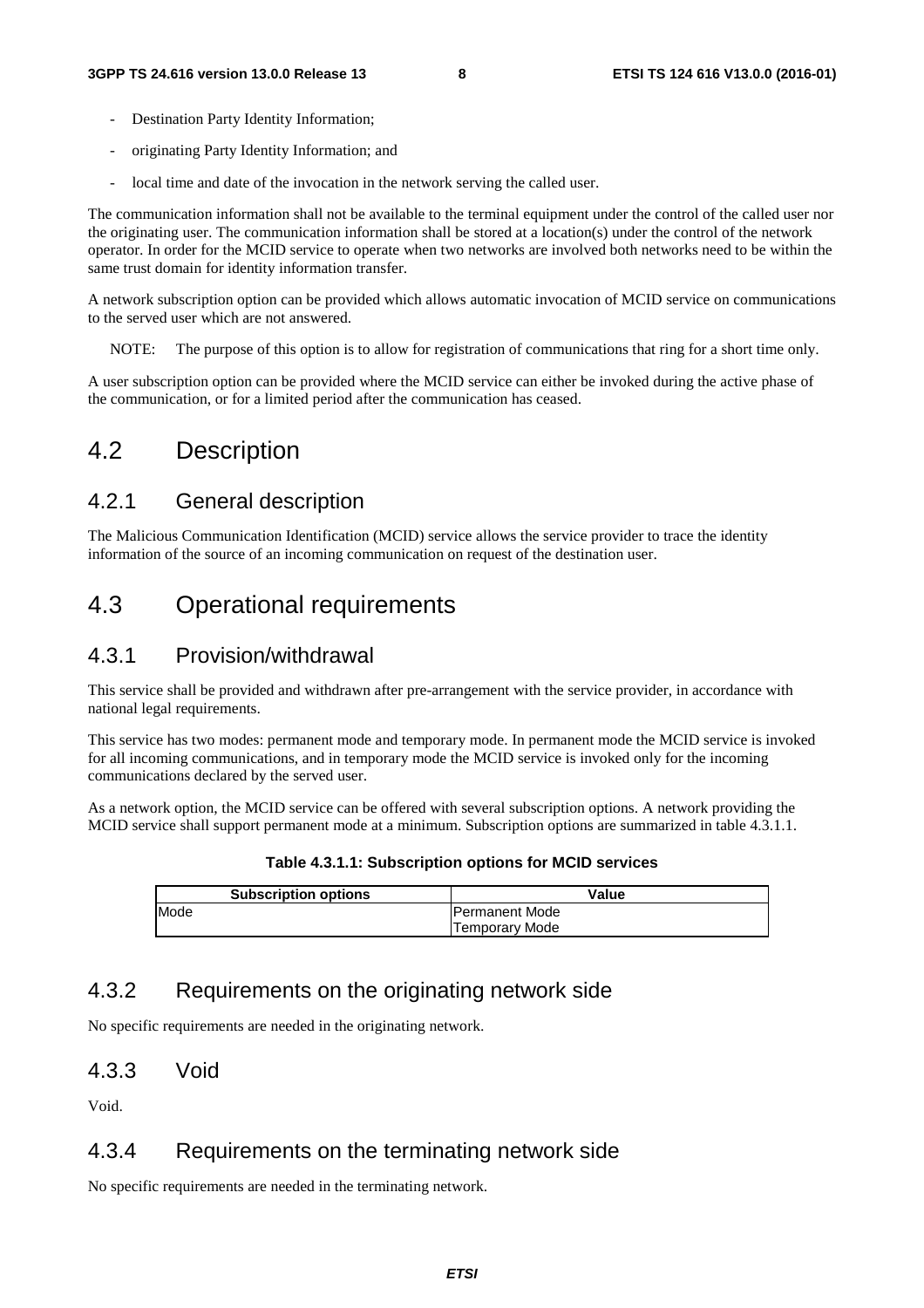NOTE: If the subscriber has a permanent or case by case subscription, based on Initial Filter Criteria (IFC) the INVITE request is forwarded to the AS that provides the MCID service. Annex B provides an example on how an Initial Filter Criteria (IFC) can be configured.

# 4.4 Coding requirements

The present clause defines the XML Schema to be used for providing the MCID Request/Response and to invoke the temporary mode of the MCID Service.

The application/vnd.etsi.mcid+xml MIME type used to provide request of a missing originating ID and the delivery of the requested originating id AS of the served user shall be coded as following described:

```
<?xml version="1.0" encoding="UTF-8"?> 
<xs:schema xmlns:xs="http://www.w3.org/2001/XMLSchema" 
xmlns="http://uri.etsi.org/ngn/params/xml/simservs/mcid" 
targetNamespace="http://uri.etsi.org/ngn/params/xml/simservs/mcid" elementFormDefault="qualified"> 
    <xs:annotation> 
       <xs:documentation>XML Schema Definition to the mcid request-response to the Malicious 
Communication Identification service</xs:documentation> 
    </xs:annotation> 
    <!--Definition of simple types--> 
    <xs:simpleType name="bitType"> 
       <xs:restriction base="xs:string"> 
          <xs:pattern value="[0-1]"/> 
       </xs:restriction> 
    </xs:simpleType> 
    <!--Definition of complex types--> 
    <xs:complexType name="requestType"> 
       <xs:sequence> 
          <xs:element name="McidRequestIndicator" type="bitType"/> 
          <xs:element name="HoldingIndicator" type="bitType"/> 
          <xs:any namespace="##other" processContents="lax" minOccurs="0" maxOccurs="unbounded"/> 
       </xs:sequence> 
    </xs:complexType> 
    <xs:complexType name="responseType"> 
       <xs:sequence> 
          <xs:element name="McidResponseIndicator" type="bitType"/> 
          <xs:element name="HoldingProvidedIndicator" type="bitType"/> 
          <xs:element name="OrigPartyIdentity" type="xs:anyURI" minOccurs="0"/> 
          <xs:element name="OrigPartyPresentationRestriction" type="xs:boolean" default="true" 
minOccurs="0"/> 
          <xs:element name="GenericNumber" type="xs:anyURI" minOccurs="0"/> 
          <xs:element name="GenericNumberPresentationRestriction" type=" xs:boolean" default="true" 
minOccurs="0"/> 
          <xs:any namespace="##other" processContents="lax" minOccurs="0" maxOccurs="unbounded"/> 
       </xs:sequence> 
    </xs:complexType> 
    <!--Definition of document structure--> 
    <xs:element name="mcid"> 
       <xs:complexType> 
          <xs:choice> 
             <xs:element name="request" type="requestType"/> 
             <xs:element name="response" type="responseType"/> 
          </xs:choice> 
       </xs:complexType> 
    </xs:element> 
</xs:schema>
```
# 4.5 Signalling requirements

#### 4.5.1 Activation/deactivation

The MCID service is provisioned only by the network operator. The MCID service is activated at provisioning and deactivated at withdrawal.

#### 4.5.1a Registration/erasure

The MCID service requires no registration. Erasure is not applicable.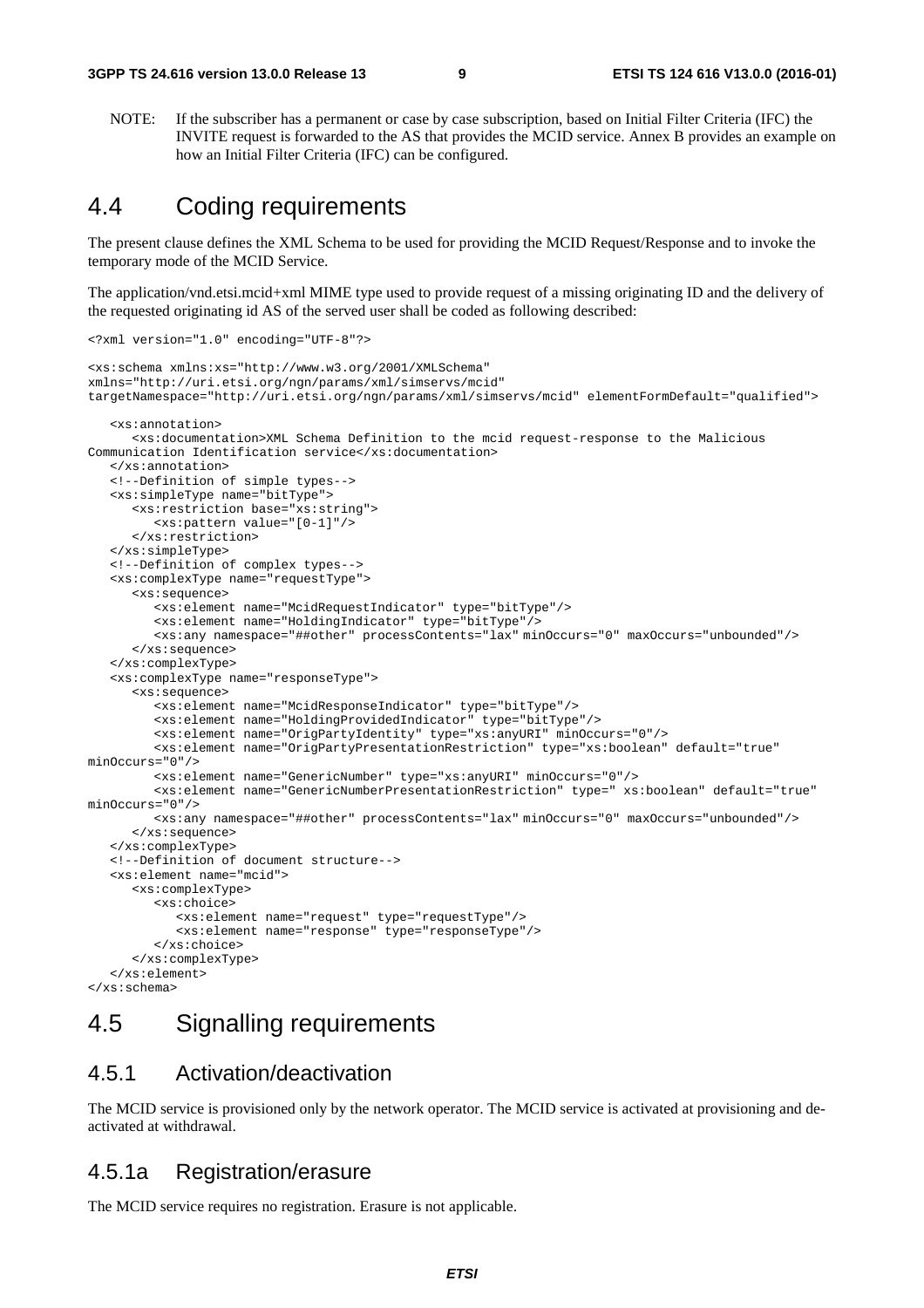#### 4.5.1b Interrogation

Interrogation of MCID is not applicable.

#### 4.5.2 Invocation and operation

#### 4.5.2.1 Actions at the originating UE

Basic communication procedures according to 3GPP TS 24.229 [2] shall apply.

| 4.5.2.2 | Void                                      |
|---------|-------------------------------------------|
| 4.5.2.3 | Void                                      |
| 4.5.2.4 | Void                                      |
| 4.5.2.5 | Actions at the AS of the terminating user |
|         |                                           |

The AS shall at the minimum store the following elements of a received INVITE request:

- Destination Party Identity Information included in the Request-URI;
- Originating Party Identity Information included in the P-Asserted-Identity header field, if the P-Asserted-Identity header field is included in the request;
- local time and date of the invocation in the network serving the called user;
- call diversion information ("cause" SIP URI parameter) received in the History-Info header field, if included in the request;
- Referred-By header field when available;
- Contact header field:

4.5.2.5.0 General

- To header field; and
- From header field.

NOTE: The Originating Party Identity Information included in the P-Asserted-Identity header field is always present in the INVITE request if the request is originated in a trusted network.

If the INVITE request does not contain the information of the originating party, the AS shall send an INFO request including an Identification Request MIME body.

When receiving the INFO request containing identification information, the AS shall in addition to the already stored information elements of the earlier received INVITE request, at the minimum store the information as received in the body of the INFO request.

#### 4.5.2.5.1 Subscriber has a permanent subscription

The AS shall register stored information. The exact procedure to register the information is implementation dependent and out of scope of the present document.

#### 4.5.2.5.2 Subscriber has a temporary subscription

The AS shall store the required elements of a received INVITE request for a limited period after the communication has been released. If an initial INVITE request as specified in subclause 4.5.2.12.1 is received during this period the AS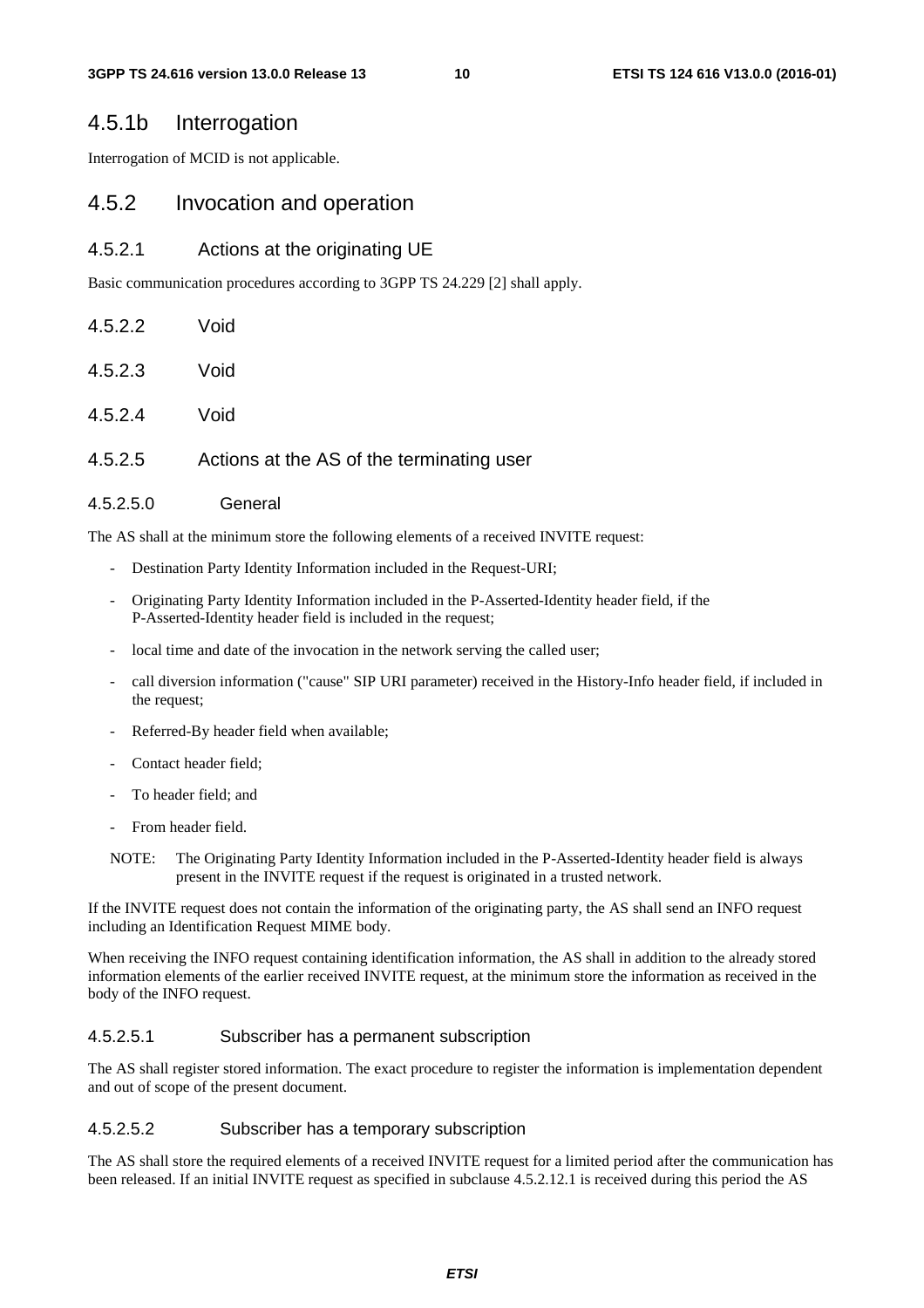shall register the stored information as in subclause 4.5.2.5.1. If no MCID request is received during that period the stored elements for the last communication can be deleted.

A received reINVITE request of the served user as defined in subclause 4.5.2.12.1 is identified as MCID request and the AS shall register the required information.

The exact procedure to register the information is implementation dependent and out of scope of the present document.

After receiving a BYE request from the originating side the call state shall be held for a current time defined by Timer  $T_{\text{MCID-BYE}}$ 

With expiry of the  $T<sub>MCID-BYE</sub>$  the BYE request shall be forwarded to the served user and the communication shall be released according to the basic communication procedures defined in 3GPP TS 24.229 [2].

If no MCID request was received the stored elements for the last communication can be deleted.

#### 4.5.2.5.3 Request of a missing or incomplete originating Id (network option)

The present subclause is applicable when interacting with the PSTN/ISDN.

If a received initial INVITE request does not contain an originating identification or a incomplete originating identification and only if requested by operator policy regarding the received P-Asserted-Identity header field, the AS shall send a INFO request containing a XML mcid body with MCID XML Request schema requesting the originating ID towards the originating network. If requested by operator policy and proprietary signalling, the AS shall skip sending the INFO request containing a XML mcid body with MCID XML Request schema and continue with the session setup as defined in 3GPP TS 24.229 [2].

NOTE: The received P-Asserted-Identity header field can contain a specific value indicating to skip sending INFO requests as the INFO request can indicate the request for identity towards the originating UA. The specific content of the P-Asserted-identity header field that triggers this behaviour is operator specific and is outside the scope of this specification.

After sending of the INFO request requesting the originating id, timer  $T_{O-ID}$  (as defined in subclause 4.8) is started.

When the Identification response (INFO request containing a XML mcid body with MCID XML Response schema containing the originating identity) is received:

- the timer  $T_{\Omega}$  is stopped; and
- the MCID information is stored; and
- a 180 (Ringing) response is sent towards the originating user according to the basic communication procedures.

When a Identification response INFO request is received without the Originating Party Identity information:

- timer  $T_{O-ID}$  is stopped; and
- a 180 (Ringing) response is sent towards the originating user according to the basic communication procedures.

When the timer  $T_{O-ID}$  expires before an Identification response INFO request is received, a 180 (Ringing) response is sent towards the originating user according to the basic communication procedures.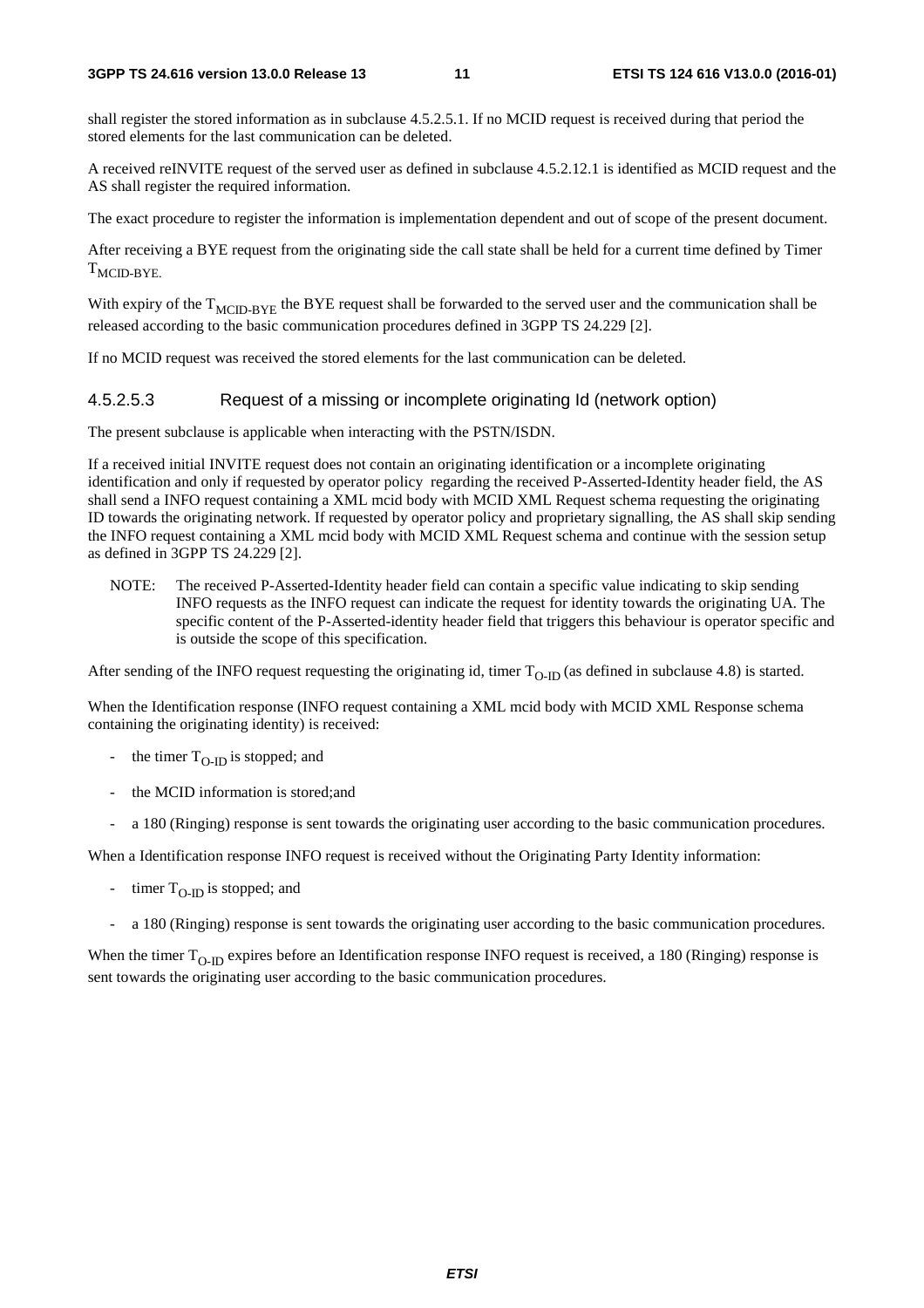| 4.5.2.6 | Void |
|---------|------|
| 4.5.2.7 | Void |

- 
- 4.5.2.8 Void
- 4.5.2.9 Void
- 4.5.2.10 Void
- 4.5.2.11 Void
- 4.5.2.12 Actions at the destination UE

#### 4.5.2.12.0 Subscriber has a permanent subscription

Basic communication procedures according to 3GPP TS 24.229 [2] shall apply.

#### 4.5.2.12.1 Subscriber has a temporary subscription

In order to invoke the MCID service during the call the UE shall send a reINVITE request including a XML MIME with XML mcid body with MCID XML Request schema containing a McidRequestIndicator set to 1.

As a network operator option, the UE can skip including the XML MIME with XML mcid body in the reINVITE.

NOTE 1: A reINVITE request without the XML MIME with XML mcid body can not be clearly identified as a trigger for the MCID service in an AS and therefore this reINVITE request will be sent towards the originating side. Additionally, if this network option is chosen, the AS will register MCID data for every reINVITE that the UE sends.

In order to invoke the MCID service after a completed call, the UE shall send an initial INVITE request in accordance with 3GPP TS 24.229 [2] and include a Request-URI set to an operator specific URI provided by the user, and in the SDP offer media for which the UE can receive an announcement.

# 4.6 Interaction with other services

### 4.6.1 Communication Hold (HOLD)

No impact, i.e. neither service shall affect the operation of the other service.

### 4.6.2 Terminating Identification Presentation (TIP)

No impact, i.e. neither service shall affect the operation of the other service.

### 4.6.3 Terminating Identification Restriction (TIR)

No impact, i.e. neither service shall affect the operation of the other service.

### 4.6.4 Originating Identification Presentation (OIP)

No impact, i.e. neither service shall affect the operation of the other service.

# 4.6.5 Originating Identification Restriction (OIR)

Even if the originating identification is a secret (restricted) identification, MCID invocation is possible.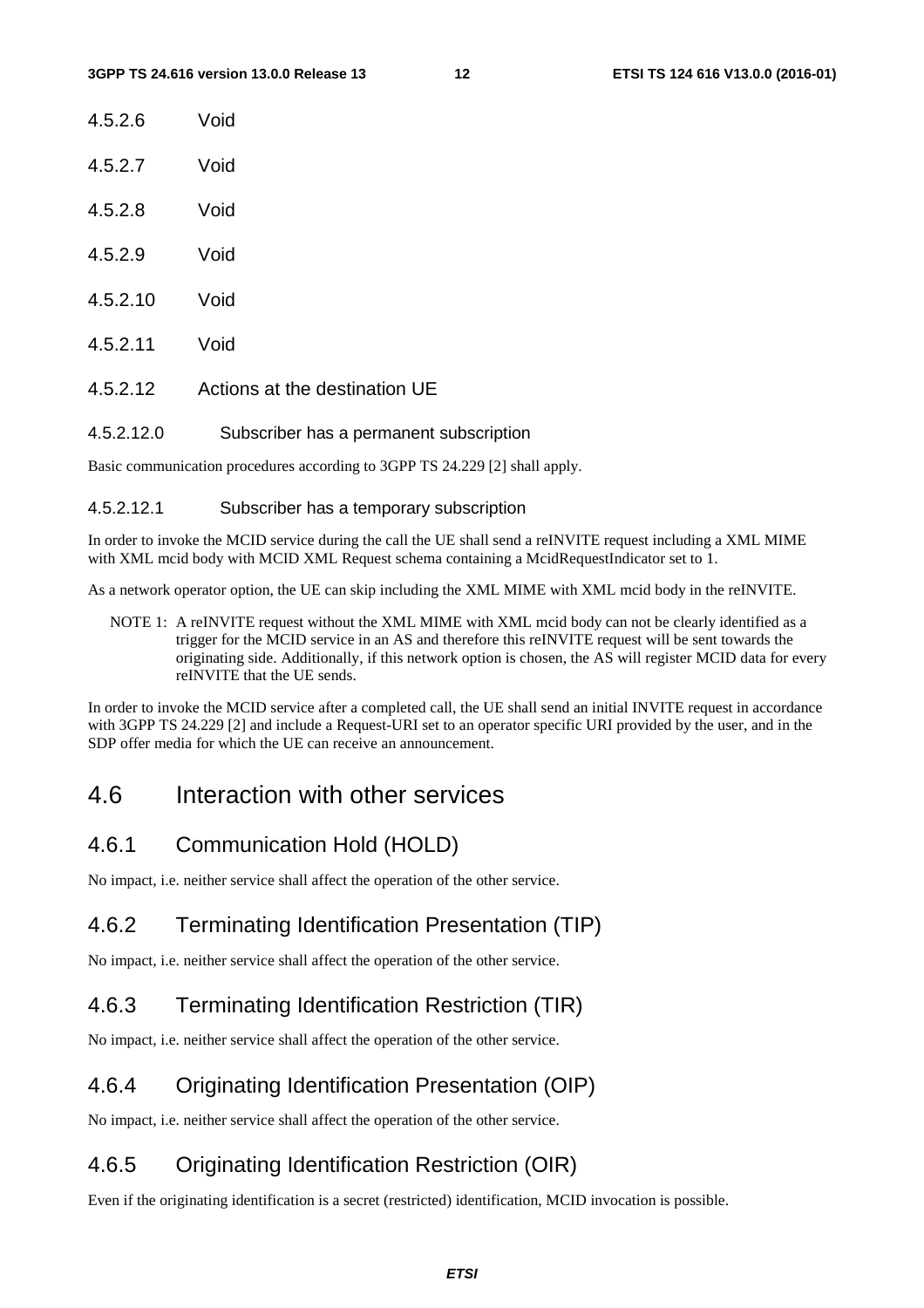# 4.6.6 Conference (CONF)

No impact, i.e. neither service shall affect the operation of the other service.

# 4.6.7 Communication Diversion Services (CDIV)

The MCID service can be invoked for a diverted communication. In addition to the normal operation of the MCID service, the identity of the first diverting user shall be registered and, as a network option, the last diverting user can be registered.

#### 4.6.7.1 Communication Forwarding Unconditional (CFU)

If the served user has activated CFU service, once forwarding has taken place, the forwarding user cannot invoke the MCID service.

#### 4.6.7.2 Communication Forwarding Busy (CFB)

If the served user has activated CFB, once forwarding has taken place, the forwarding user cannot invoke the MCID service.

#### 4.6.7.3 Communication Forwarding No Reply (CFNR)

If the served user has activated CFNR, once forwarding has taken place, the forwarding user (served user) cannot invoke the MCID service.

The MCID service shall not be automatically invoked when an alerting communication is terminated due to the invocation of the communication forwarding no reply service.

#### 4.6.7.4 Communication Forwarding on Not Logged-In (CFNL)

If the served user has activated CFNL, once forwarding has taken place, the forwarding user (served user) cannot invoke the MCID service even after a log-in procedure.

The MCID service shall not be automatically invoked when an alerting communication is terminated due to the invocation of the communication forwarding not logged in service.

#### 4.6.7.5 Communication Deflection (CD)

If the served user has activated communication deflection, once deflection has taken place, the deflecting user cannot invoke the MCID service.

The MCID service shall not be automatically invoked when an alerting communication is terminated due to the invocation of the communication deflection service.

### 4.6.8 Call Waiting (CW)

No impact, i.e. neither service shall affect the operation of the other service.

### 4.6.9 Anonymous Communication Rejection and Communication session Barring (ACR/CB)

No impact, i.e. neither service shall affect the operation of the other service.

### 4.6.10 Explicit Communication Transfer (ECT)

If the transferor invokes the malicious communication identification service on an initial communication after that communication has been successfully transferred then the AS will reject the request.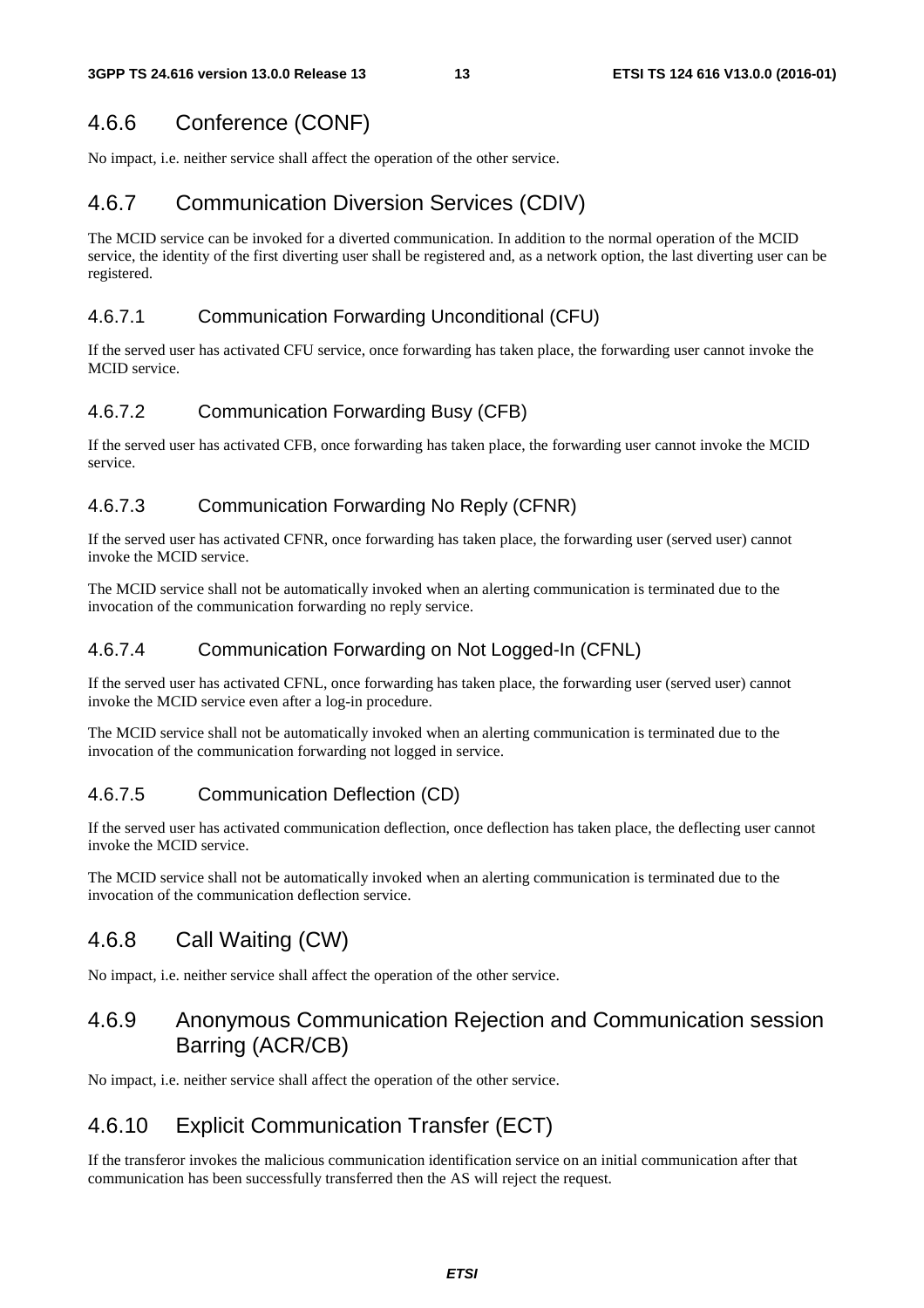# 4.7 Interactions with other networks

- 4.7.1 Void
- 4.7.2 Void
- 4.7.3 Void

# 4.8 Parameter values (timers)

A new timer is identified in the destination exchange:

Timer  $T_{O-ID}$ : 4-15 seconds.

Timer  $T_{O-ID}$  is initiated only at the AS of the served user after sending an MCID request in an INFO request and is stopped at the receipt of an INFO request containing a XML mcid body with MCID XML Response schema.

At expiry of the timer, the communication continues according to the basic communication procedures.

A new timer is identified in the AS to count the post time for invoking the MCID temporary mode.

Timer  $T_{\text{MCID-BYE:}}$  recommended 0-120 seconds. The timer value is defined by the Operator.

Timer T<sub>MCID-BYE</sub> initiated only at the AS of the served user after receiving a CANCEL request or BYE request.

At expiry of the timer, the communication continues shall be released according to the basic communication procedures defined in 3GPP TS 24.229 [2].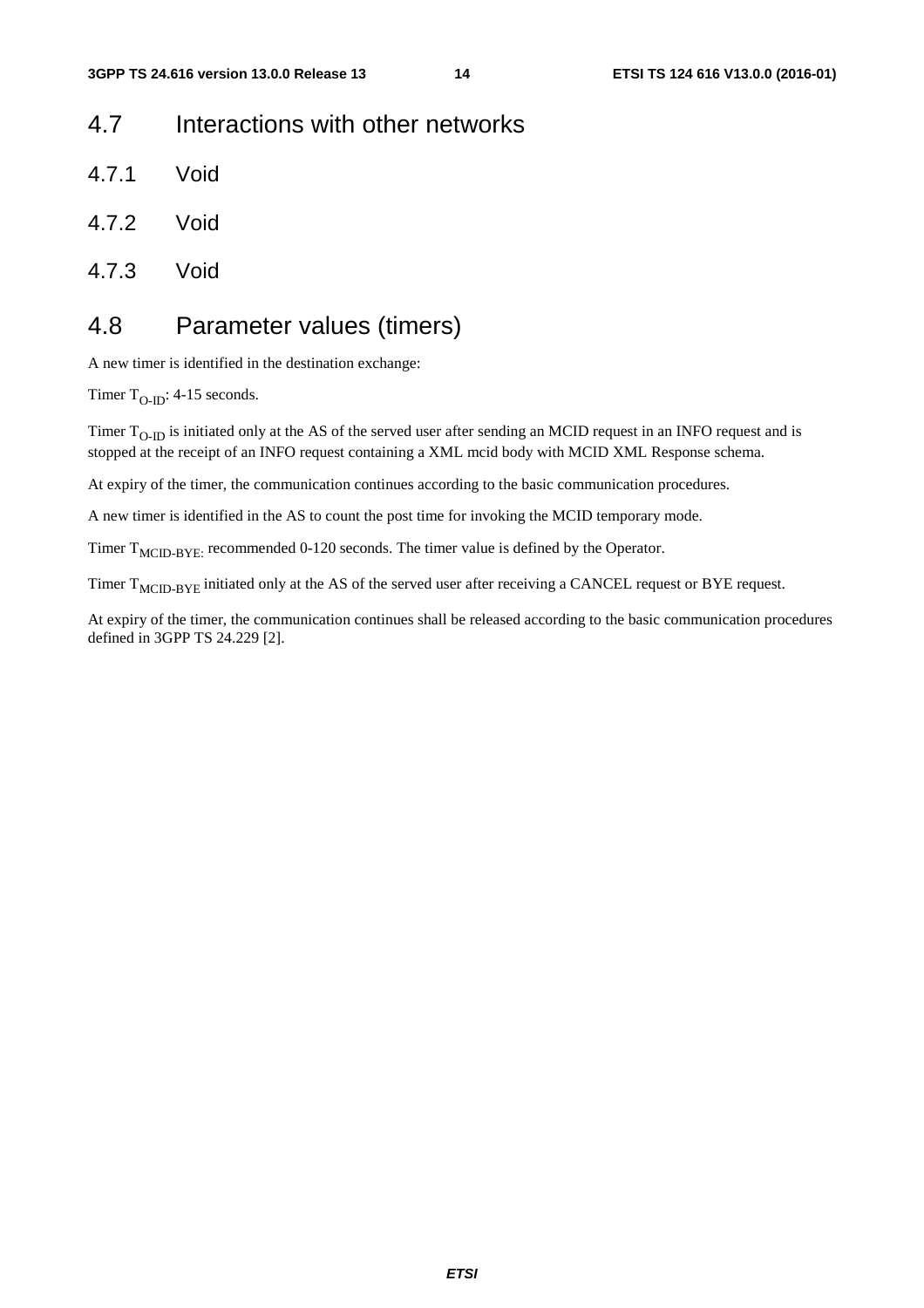# Annex A (informative): Signalling Flows

# A.1 MCID invocation

The MCID invokes, in the destination, the storage of data.

Figure A.1 shows an example signalling flow for the scenario.



**Figure A.1: MCID Permanent and triggered by the B user** 

The steps of the flow are as follows:

1) INVITE request (to S-CSCF).

 The INVITE request is sent from the UE to S-CSCF. The INVITE request includes P-Asserted-Identity header fields as follows:

- P-Asserted-Identity: "John Doe" <tel:+1-212-555-1111>;
- Privacy header field: id or Privacy header or Privacy user; and
- P-Asserted-Identity: "John Doe" <sip:user1\_public1@home1.net>.
- 2) 100 (Trying) response (from S-CSCF).
- 3) Evaluation of initial filter criteria.

The initial Filter criteria identifies that the requested URI is subscribed to the MCID service. Therefore the S-CSCF forwards the INVITE request to the MCID AS.

4) INVITE request (S-CSCF to AS).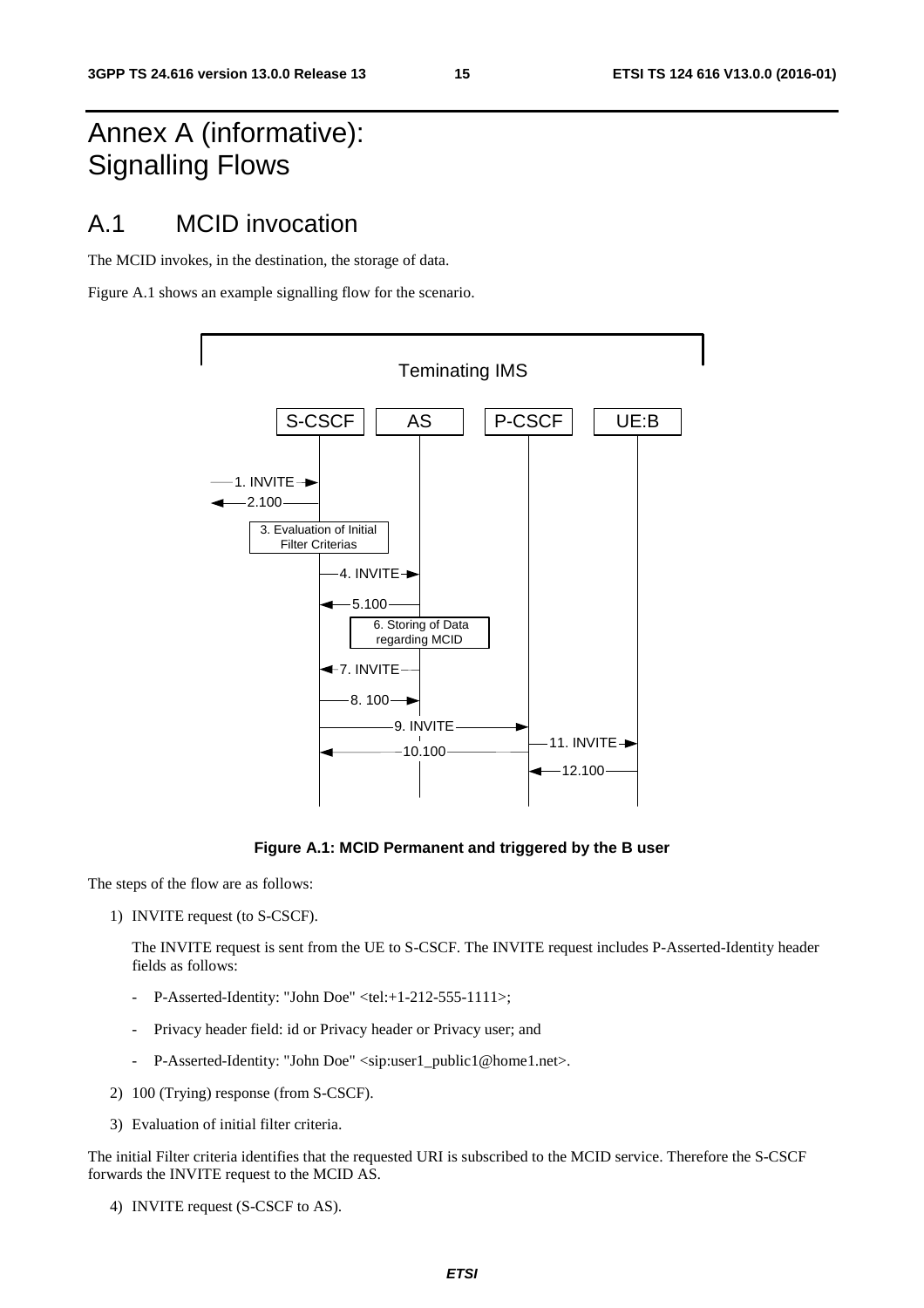INVITE request is send to the AS.

- 5) 100 (Trying) response from S-CSCF.
- 6) AS stores Data.

AS stores:

- Request URI.
- To header field.
- P-Asserted-Identity header fields.
- From header field.
- Contact header field.
- Time and date field.
- 7-12) INVITE request (S-CSCF to AS).

INVITE request is send towards the UE:B.

# A.2 Identity information not present in the initial request

Hereby, we show a PSTN to IMS scenario, but notice that any call, originated in the PSTN domain and being diverted before reaching the served user AS, must be treated in the same manner. The terminating AS sends a 18x provisional response previous to sending a SIP INFO request, which requests the information from the originating network. It can then route the call while waiting for an answer to the INFO request. Note that the 18x response is sent reliably, this is not intended to indicate ringing (not be a 180 (Ringing) response), and contains no SDP. This 18x response establishes a early dialog, which is needed before the INFO request can be sent.



**Figure A.2.1:MCID with Information Request towards the ISDN/PSTN**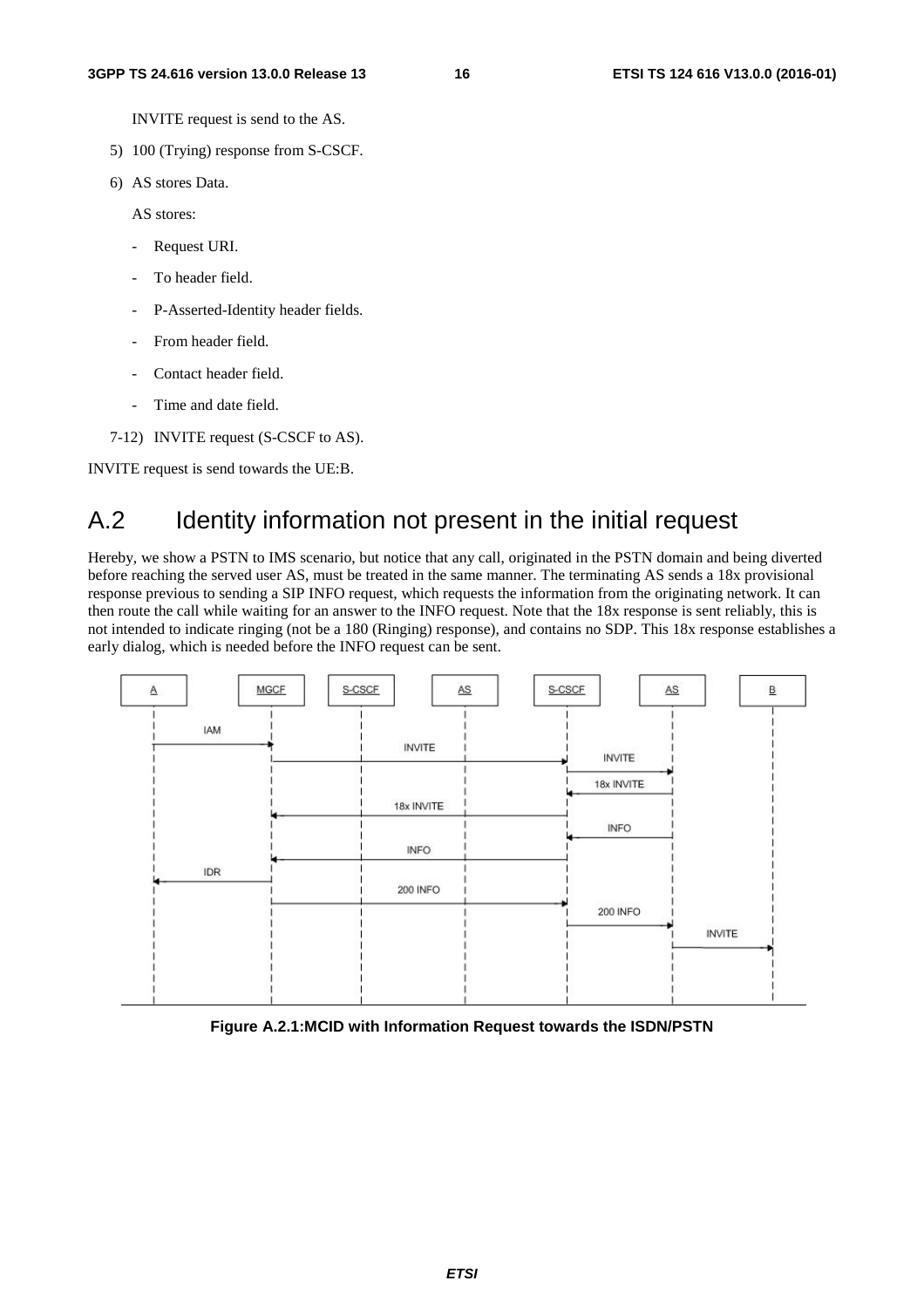**The Terminating AS will then wait for an INFO request containing the response to the information query in the previous INFO request. This request provides the requested identity. If such a request is not received within a period of time, the service cannot be provided.** 



**Figure A.2.2: MCID with Information Response towards the ISDN/PSTN** 

# A.3 MCID invocation during the call in temporary mode

The MCID invokes, in the destination, the storage of data.

Figure A.3.1 shows an example signalling flow for the scenario.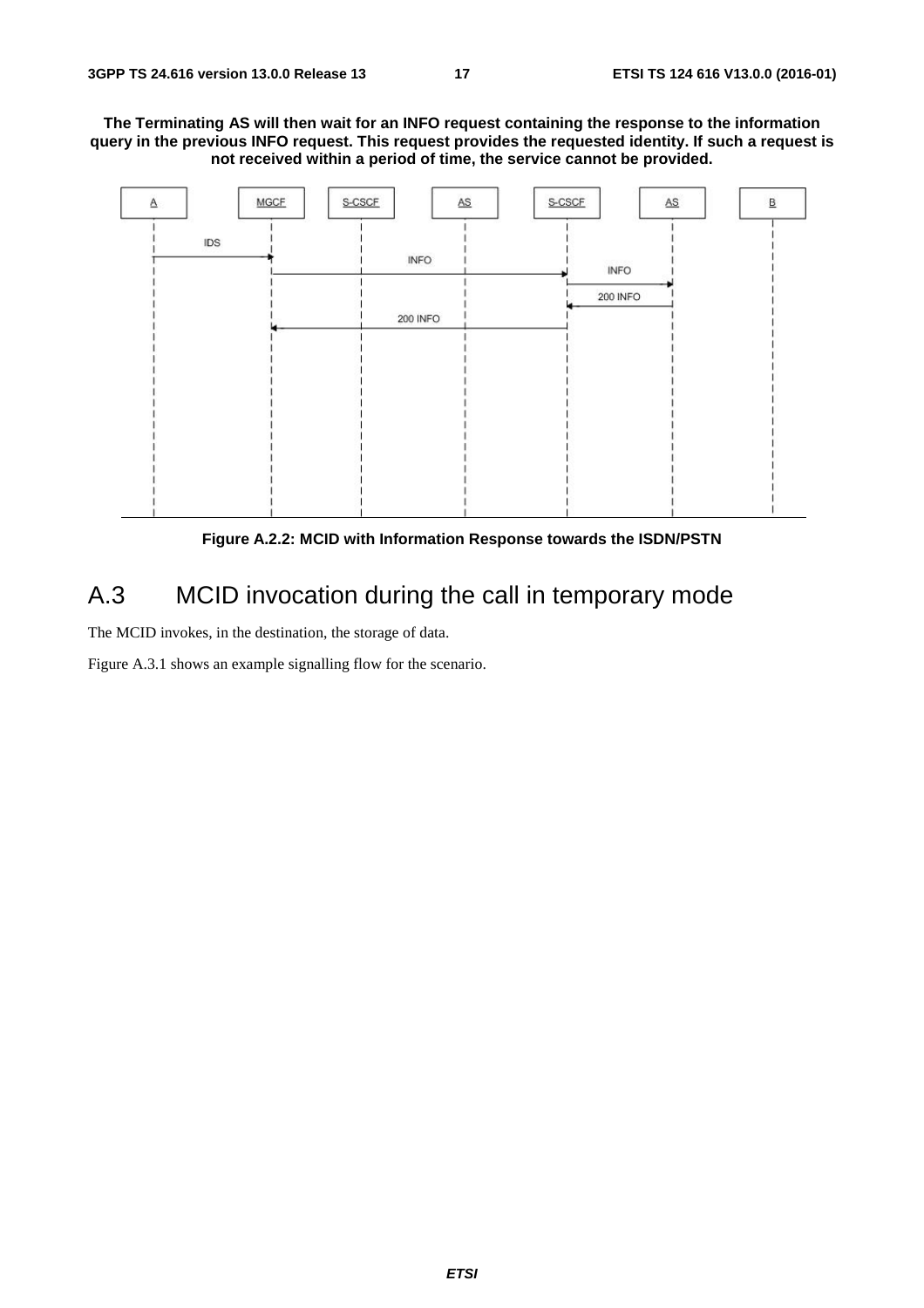

**Figure A.3.1: MCID Permanent and triggered by the B user** 

The steps of the flow are as follows:

1) INVITE request (to S-CSCF).

 The INVITE request is sent from the UE to S-CSCF The INVITE request includes a P-Asserted-Identity header fields as follows:

- P-Asserted-Identity: "John Doe" <tel:+1-212-555-1111>, "John Doe" <sip:user1\_public1@home1.net>;
- Privacy header field: id or Privacy header or Privacy user.
- 2) 100 (Trying) response (from S-CSCF).
- 3) Evaluation of initial filter criteria.

 The initial Filter criteria identifies that the requested URI is subscribed to the MCID service. Therefore the S-CSCF forwards the INVITE request to the MCID AS.

4) INVITE request (S-CSCF to AS).

INVITE request is send to the AS.

- 5) 100 (Trying) response from S-CSCF.
- 6) Temporarily AS stores Data.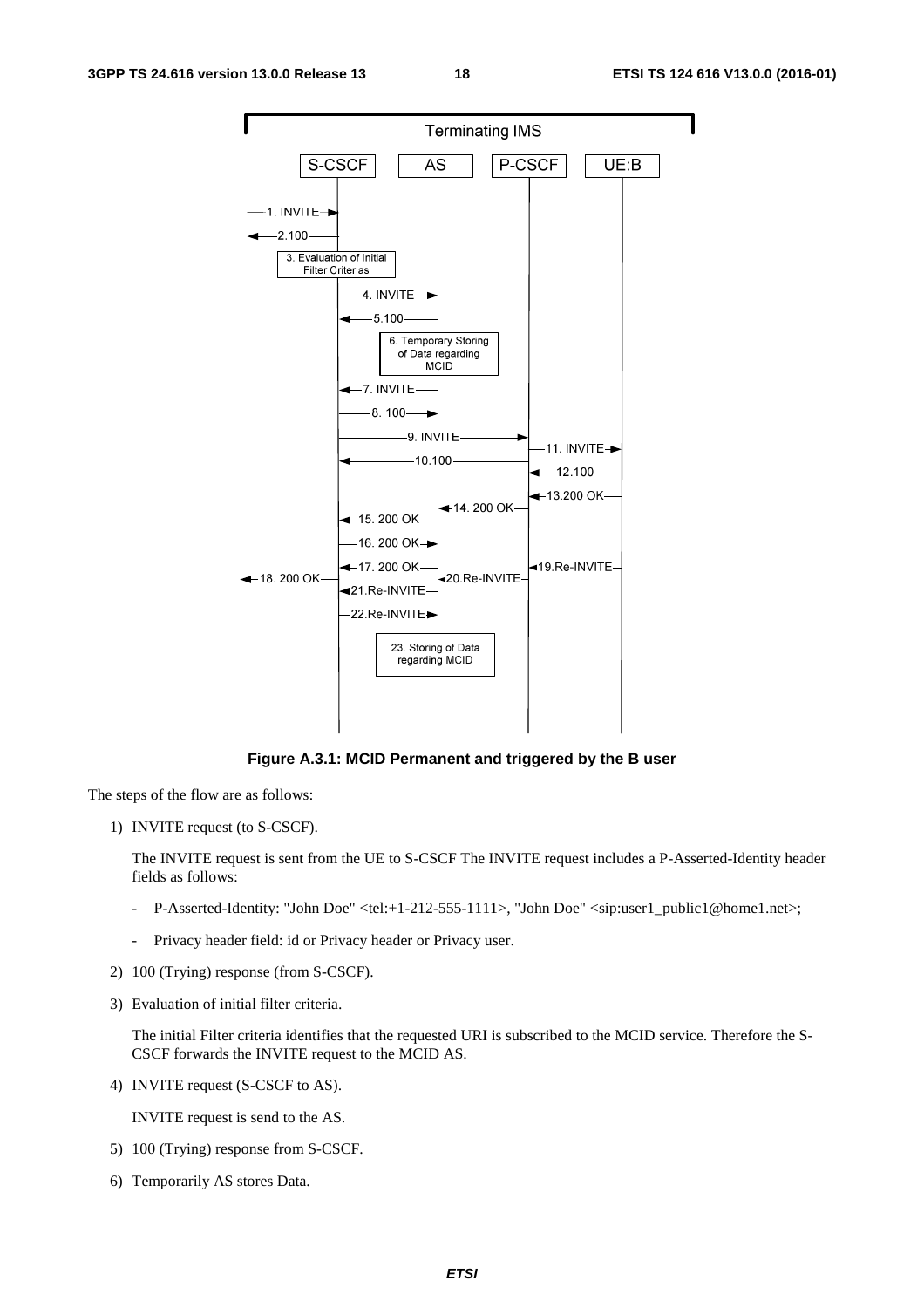AS stores:

- Request URI.
- To header field.
- P-Asserted-Identity header fields.
- From header field.
- Contact header field.
- Time and date field.
- 7-12) INVITE request (S-CSCF to AS).

INVITE request is send towards the UE:B.

NOTE: 180 (Ringing) response is not shown.

13-18) UE-B takes the communication. A 200 (OK) response is sent towards UE-A.

19) UE-B initiates the temporary mode with sending a reINVITE request - see example in table A.3-19.

#### **Table A.3-19: re-INVITE request (UE-B to P-CSCF)**

```
INVITE sip:user1_public1@home1.net; gr=urn:uuid:f81d4fae-7dec-11d0-a765-00a0c91e6bf6 
   ;comp=sigcomp 
Via: SIP/2.0/UDP [5555::aaa:bbb:ccc:ddd]:1357;comp=sigcomp;branch=z9hG4bKnashds7 
Max-Forwards: 70 
Route: <sip:pcscf1.visited1.net:7531;lr;comp=sigcomp>, <sip:orig@scscf1.home1.net;lr> 
P-Access-Network-Info: 3GPP-UTRAN-TDD; utran-cell-id-3gpp=234151D0FCE11 
Privacy: none 
From: <sip:user1_public1@home1.net>; tag=171828 
To: <tel:+1-212-555-2222> 
Call-ID: cb03a0s09a2sdfglkj490333 
Cseq: 127 INVITE 
Require: sec-agree 
Proxy-Require: sec-agree 
Supported: precondition, 100rel, gruu, 199 
Security-Verify: ipsec-3gpp; q=0.1; alg=hmac-sha-1-96; spi-c=98765432; spi-s=87654321; 
  port-c=8642; port-s=7531 
Contact: <user2_public1@home2.net;gr=urn:uuid:2ad8950e-48a5-4a74-8d99-ad76cc7fc74 
   ;comp=sigcomp SIP/2.0>;+g.3gpp.icsi-ref="urn%3Aurn-7%3gpp-service.ims.icsi.mmtel" 
Allow: INVITE, ACK, CANCEL, BYE, PRACK, UPDATE, REFER, MESSAGE, SUBSCRIBE, NOTIFY 
Content-Type: application/sdp 
Content-Length: (…) 
v=0o=- 2987933615 2987933615 IN IP6 5555::aaa:bbb:ccc:ddd 
s=-c=IN IP6 5555::aaa:bbb:ccc:ddd 
t=0 0
m=video 3400 RTP/AVPF 98 99 
b=AS:75 
a=curr:qos local none 
a=curr:qos remote none 
a=des:qos mandatory local sendonly 
a=des:qos none remote sendonly 
a=inactive 
a=rtpmap:98 H263 
a=fmtp:98 profile-level-id=0 
a=rtpmap:99:MPVMP4V-ES 
m=audio 3456 RTP/AVPF 97 96 
b=AS:25.4 
a=curr:qos local none 
a=curr:qos remote none 
a=des:qos mandatory local sendonly 
a=des:qos none remote sendonly 
a=inactive 
a=rtpmap:97 AMR 
a=fmtp:97 mode-set=0,2,5,7; maxframes=2 
a=rtpmap:96 telephone-event
```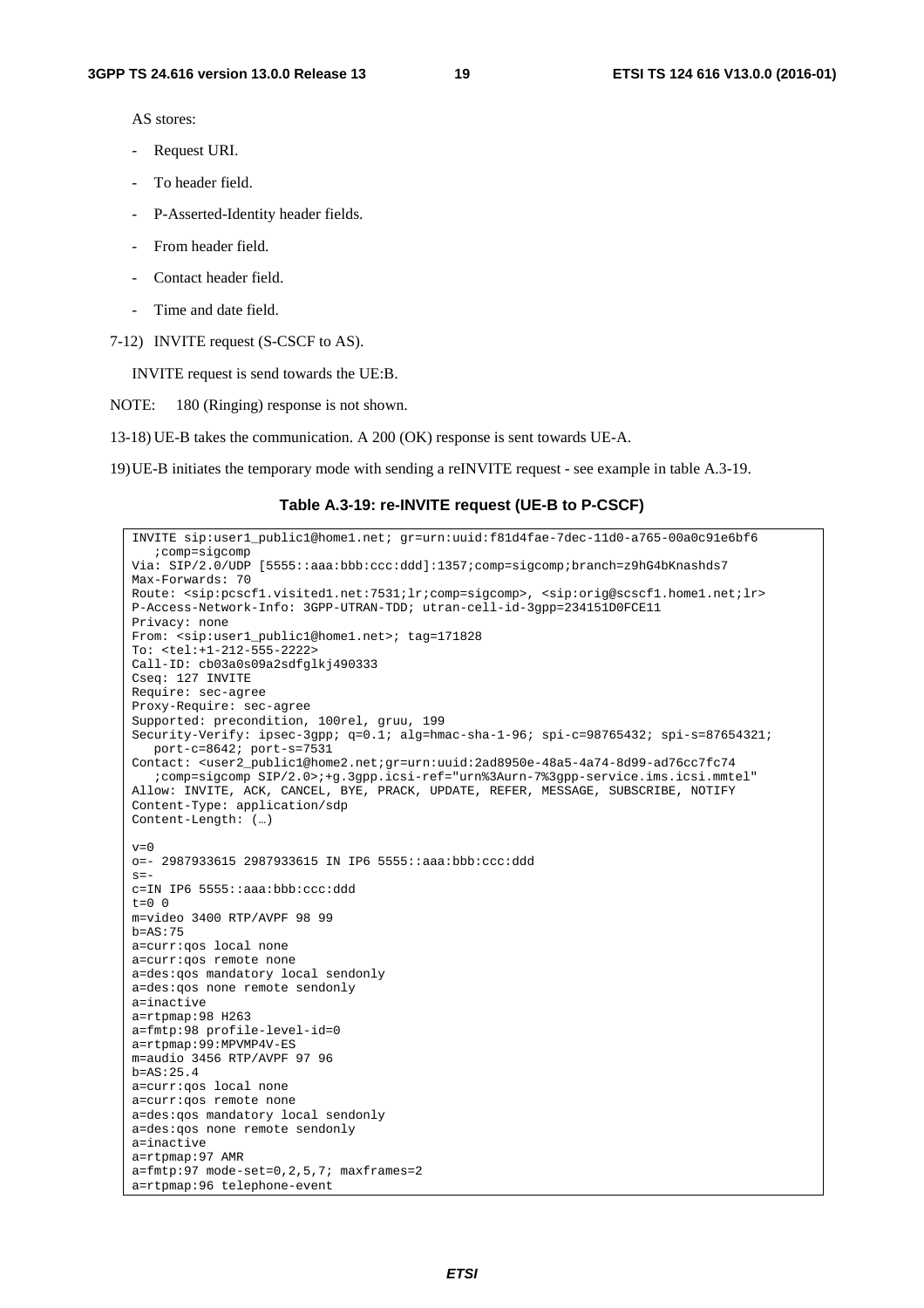- 20-22) network routes the reINVITE request.
- 23) The AS finally stores the regarding MCID data cached at step 6).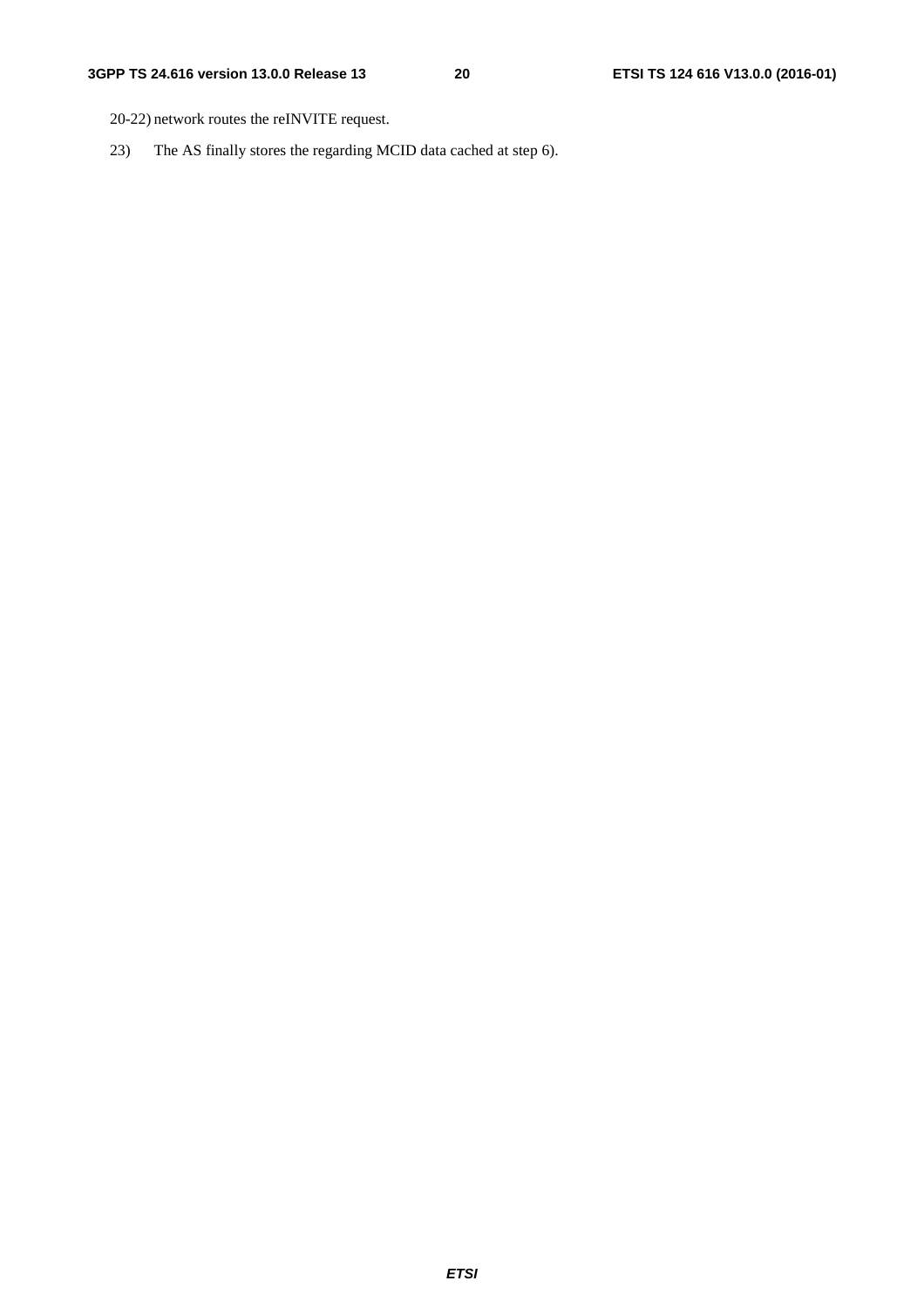# Annex B (informative): Example of filter criteria

This annex provides an example of a filter criterion that triggers SIP requests that are subject to initial filter criteria evaluation.

The coding of the Initial Filter Criteria is described in 3GPP TS 29.228 [9].

# B.1 Terminating S-CSCF

If a user identified by the Request-URI is provided with the MCID service the IFC can be:

The S-CSCF forwards all INVITE requests to the AS providing the MCID service.

# B.2 Originating S-CSCF

For an originating user identified as provided with the MCID service the IFC can be:

The S-CSCF forwards all INVITE request with an operator defined service URI to the AS providing the MCID service.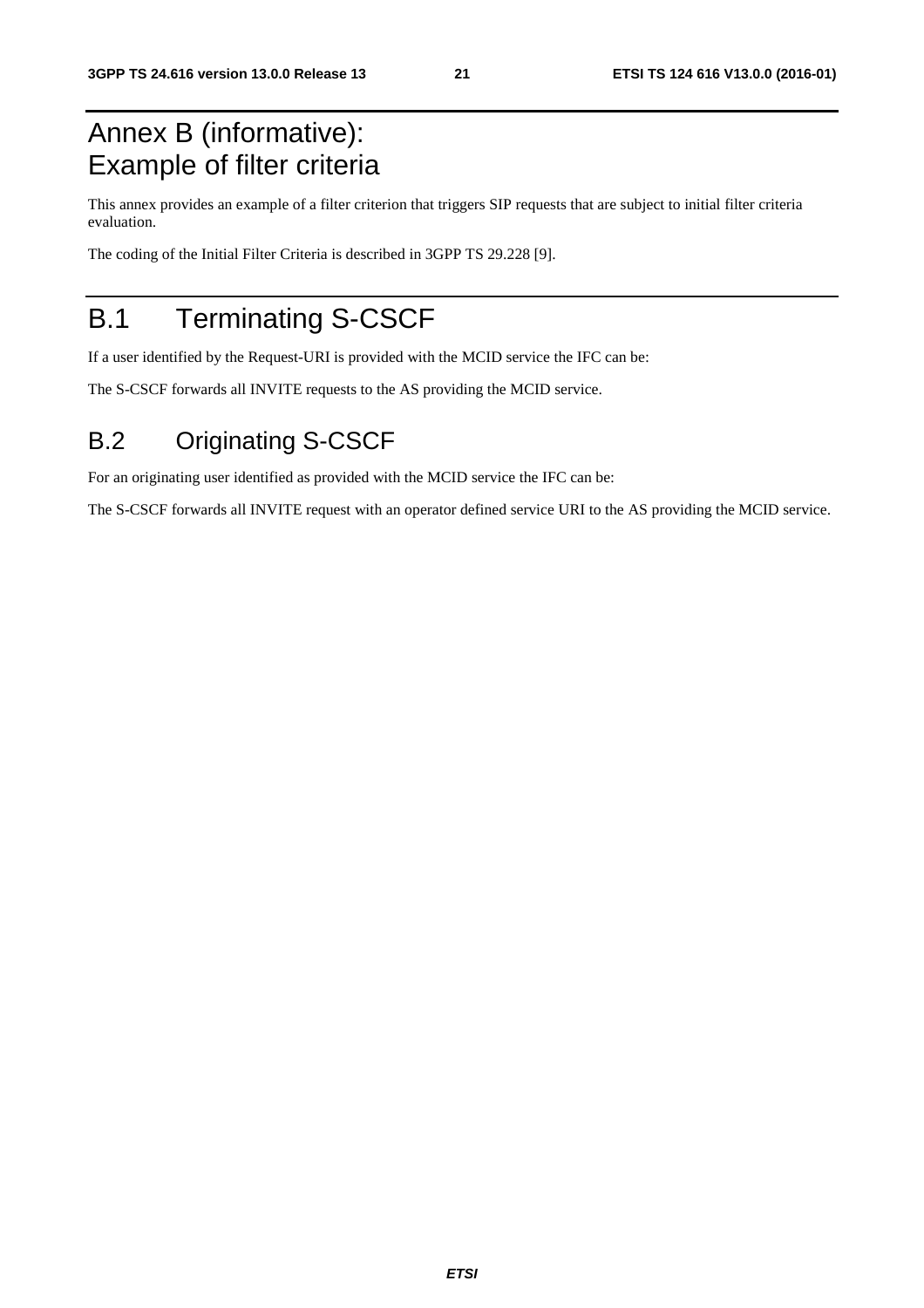# Annex C: (void)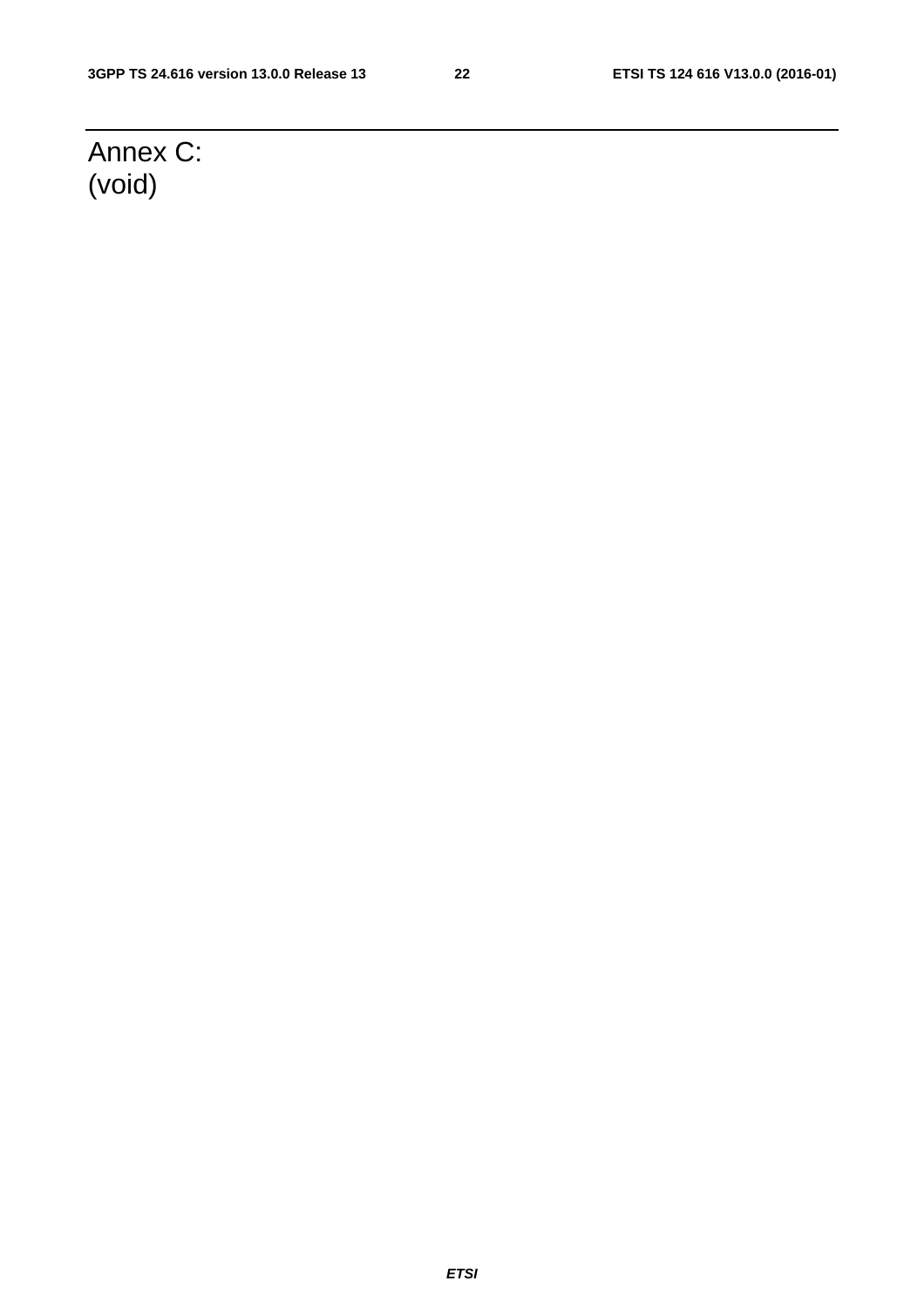Annex D (informative): Void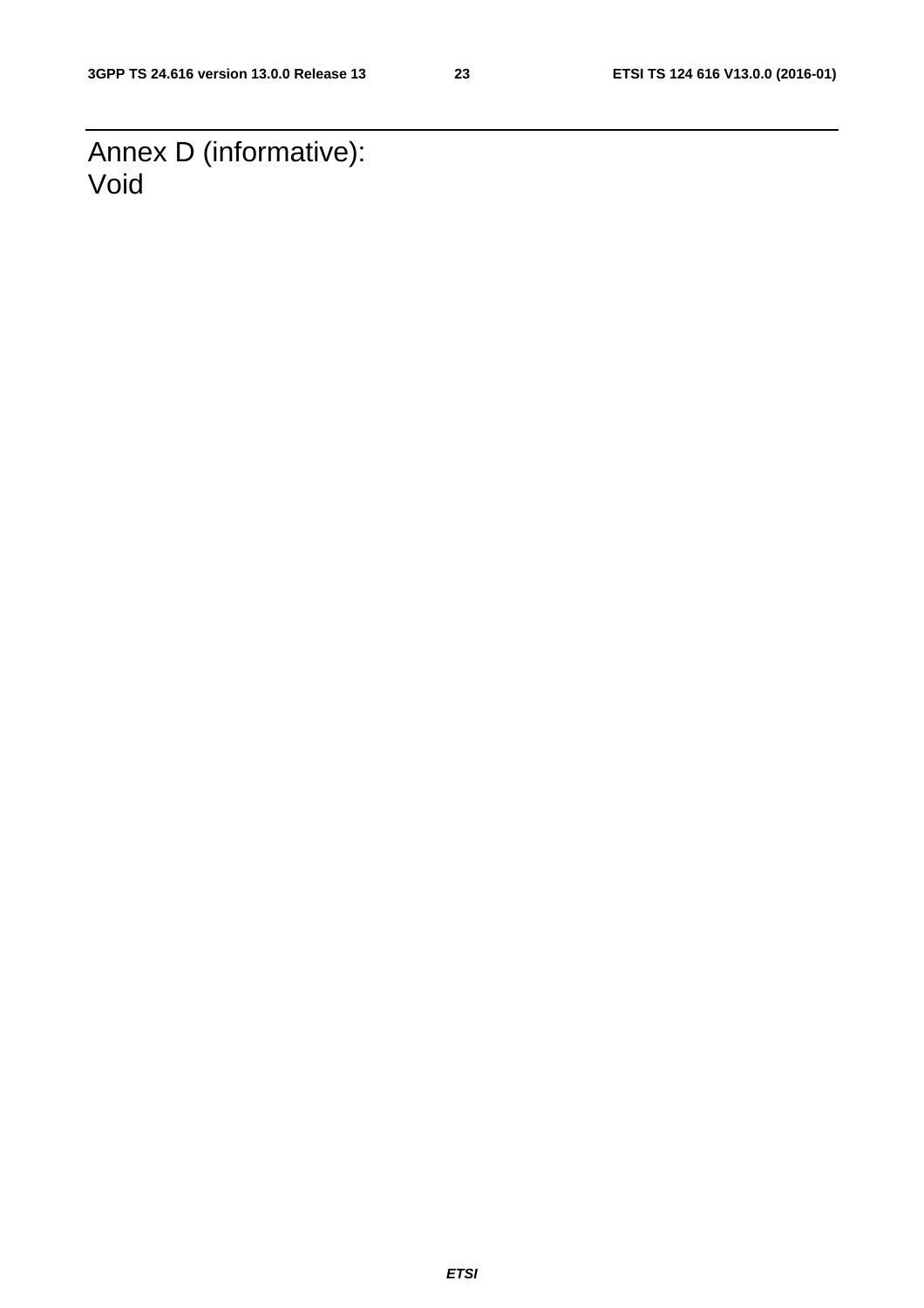# Annex E (informative): Change history

| <b>Change history</b> |              |                  |           |              |                                                                                       |       |               |
|-----------------------|--------------|------------------|-----------|--------------|---------------------------------------------------------------------------------------|-------|---------------|
| <b>Date</b>           | TSG#         | TSG Doc.         | <b>CR</b> |              | <b>Rev Subject/Comment</b>                                                            | Old   | <b>New</b>    |
| 2006-03               |              |                  |           |              | ETSI TISPAN: 1st Draft forR2.                                                         |       | 0.0.1         |
| 2006-05               |              |                  |           |              | output TISPAN 10bis                                                                   |       | 0.0.2         |
| 2006-06               |              |                  |           |              | output TISPAN 10ter                                                                   |       | 0.0.3         |
| 2006-08               |              |                  |           |              | input TISPAN#10bis, Inclusion of CR1 to aling with MCID R1                            |       | 0.0.4         |
|                       |              |                  |           |              | Maintanance                                                                           |       |               |
| 2006-09               |              |                  |           |              | output TISPAN#11bis                                                                   |       | 0.0.5         |
| 2006-10               |              |                  |           |              | output TISPAN#11ter                                                                   |       | 0.0.6         |
| 2007-02               |              |                  |           |              | output TISPAN#12ter including 12tTD163r1 (addition of temporary<br>mode)              |       | 2.1.0         |
| 2007-03               |              |                  |           |              | clean input for TISPAN#13bis                                                          |       | 2.1.1         |
| 2007-03               |              |                  |           |              | agreed output TISPAN#13bis inclusion of 13bTD358 and<br>13bTD308                      |       | 2.2.0         |
| 2007-05               |              |                  |           |              | INPUT version for TISPAN#13ter with editorial changes                                 |       | 2.3.0         |
| 2007-05               |              |                  |           |              | OUTPUT version for TISPAN#13ter                                                       |       | 2.4.0         |
| 2007-07               |              |                  |           |              | Published as ETSI TS 183 016                                                          |       | 2.5.0         |
|                       |              |                  |           |              | History table of ETSI publication shows v2.4.0.<br>Note:                              |       |               |
| 2007-12               |              |                  |           |              | Converted to 3GPP TS 24.516                                                           |       | 2.5.1         |
| 2007-12               |              |                  |           |              | Technically identical copy as 3GPP TS 24.616 as basis for further<br>development.     |       | 2.5.2         |
| $2008 - 02$           |              |                  |           |              | Implemented C1-080095                                                                 |       | 2.6.0         |
| 2008-04               |              |                  |           |              | Implemented C1-081238, C1-080890, C1-081094, C1-081095                                |       | 2.7.0         |
| 2008-04               |              |                  |           |              | Corrected version from rapporteur                                                     |       | 2.7.1         |
| 2008-05               |              |                  |           |              | Implemented C1-81559, C1-81834                                                        |       | 2.8.0         |
|                       |              |                  |           |              | Incorporation of comments from ETSI Edit help                                         |       |               |
| 2008-05               |              |                  |           |              | Editorial changes done by MCC                                                         | 2.8.0 | 2.8.1         |
| 2008-06               | CT#40        | CP-080332        |           |              | CP-080332 was approved by CT#40 and version 8.0.0 is created<br>by MCC for publishing | 2.8.1 | 8.0.0         |
| 2008-06               |              |                  |           |              | Version 8.0.1 created to include attachments (.xml and .xsd files)                    | 8.0.0 | 8.0.1         |
| 2008-09               | CT#41        | CP-080533 0001   |           |              | Removal of text from voided subclause                                                 | 8.0.1 | 8.1.0         |
| 2008-09               | CT#41        | CP-080533 0002   |           |              | Applicability statement in scope                                                      | 8.0.1 | 8.1.0         |
| 2008-12               | CT#42        | CP-080865 0003 2 |           |              | Fixed the flows                                                                       | 8.1.0 | 8.2.0         |
| 2008-12               | <b>CT#42</b> |                  |           |              | Editorial cleanup by MCC                                                              | 8.1.0 | 8.2.0         |
| 2009-03               | CT#43        | CP-090121 0004   |           |              | Correction of URN-value for Service Identifiers                                       | 8.2.0 | 8.3.0         |
| 2009-06               | CT#44        | CP-090416 0005 2 |           |              | MCID with temporary subscription                                                      | 8.3.0 | 8.4.0         |
| 2009-09               | CT#45        | CP-090665 0006   |           |              | AS behaviour in case no P-Asserted-Identity                                           | 8.4.0 | 8.5.0         |
| 2009-12               | CT#46        |                  |           |              | Upgrade to Rel-9                                                                      | 8.5.0 | 9.0.0         |
| 2010-03               | CT#47        | CP-100114 0008   |           | $\vert$ 1    | OrigParty identity in case of INFO request is used                                    | 9.0.0 | 9.1.0         |
| 2010-09               | CT#49        | CP-100633 0010   |           | <b>2</b>     | Reading MCID information on originating user side                                     | 9.1.0 | 9.2.0         |
| 2011-03               | CT#51        |                  |           |              | Upgrade to Rel-10                                                                     | 9.2.0 | 10.0.0        |
| 2012-09               | CT#57        |                  |           |              | Upgrade to Rel-11                                                                     |       | 10.0.0 11.0.0 |
| 2012-12               | CT#58        | CP-120793 0023 4 |           |              | <b>MCID</b> invocation                                                                |       | 11.0.0 11.1.0 |
| 2014-03               | CT#63        | CP-140143 0024   |           |              | Correct nomenclature for several SIP header fields                                    |       | 11.1.0 12.0.0 |
| 2014-06               | CT#64        | CP-140330 0025   |           | $\mathbf{1}$ | Correct meaning of History-Info information                                           |       | 12.0.0 12.1.0 |
| 2015-12               | CT#65        |                  |           |              | Upgrade to Rel-13                                                                     |       | 12.1.0 13.0.0 |